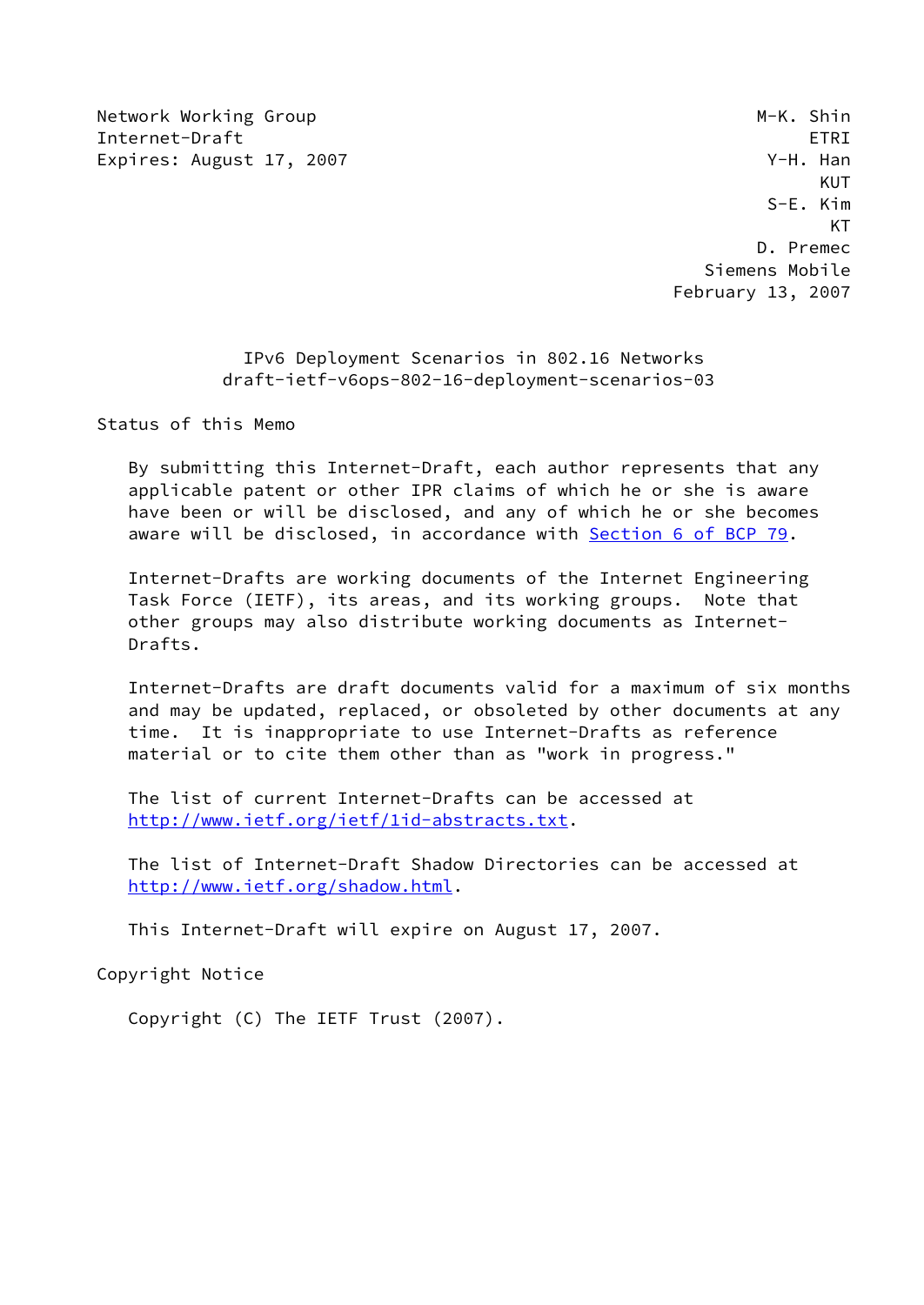Internet-Draft IPv6 over IEEE 802.16 Scenarios February 2007

# Abstract

 This document provides detailed description of IPv6 deployment and integration methods and scenarios in wireless broadband access networks in coexistence with deployed IPv4 services. In this document we will discuss main components of IPv6 IEEE 802.16 access network and its differences from IPv4 IEEE 802.16 networks and how IPv6 is deployed and integrated in each of the IEEE 802.16 technologies using tunneling mechanisms and native IPv6.

# Table of Contents

| Deploying IPv6 in IEEE 802.16 Networks $\frac{4}{5}$                                           |  |
|------------------------------------------------------------------------------------------------|--|
| 2.1. Elements of IEEE 802.16 Networks 4                                                        |  |
| 2.2. Scenarios and IPv6 Deployment 5                                                           |  |
| $2.2.1$ . Mobile Access Deployment Scenarios 5                                                 |  |
| 2.2.2. Fixed/Nomadic Deployment Scenarios 9                                                    |  |
|                                                                                                |  |
|                                                                                                |  |
|                                                                                                |  |
| 2.6. IPv6 Network Management 13                                                                |  |
|                                                                                                |  |
| Security Considerations $\ldots \ldots \ldots \ldots \ldots \ldots \ldots \frac{15}{15}$<br>4. |  |
| 5.                                                                                             |  |
| 6.                                                                                             |  |
| Normative References 17<br>6.1.                                                                |  |
| 6.2. Informative References 17                                                                 |  |
|                                                                                                |  |
| Intellectual Property and Copyright Statements 20                                              |  |
|                                                                                                |  |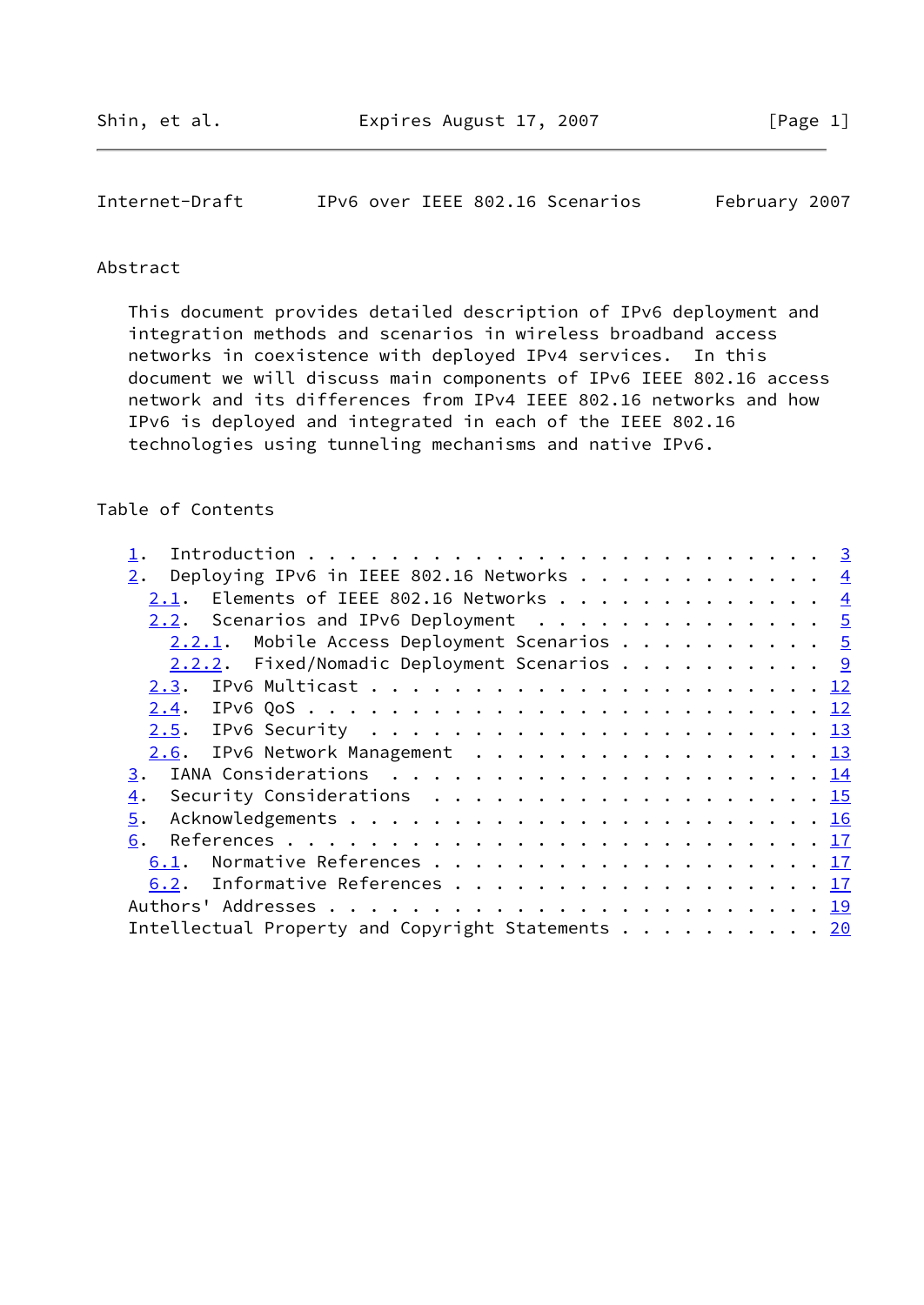Shin, et al. **Expires August 17, 2007** [Page 2]

<span id="page-2-1"></span>Internet-Draft IPv6 over IEEE 802.16 Scenarios February 2007

#### <span id="page-2-0"></span>[1](#page-2-0). Introduction

 As the deployment of IEEE 802.16(e) access network progresses, users will be connected to IPv6 networks. While the IEEE 802.16 defines the encapsulation of an IPv4/IPv6 datagram in an IEEE 802.16 MAC payload, a complete description of IPv4/IPv6 operation and deployment is not present. In this document, we will discuss main components of IPv6 IEEE 802.16 access network and its differences from IPv4 IEEE 802.16 networks and how IPv6 is deployed and integrated in each of the IEEE 802.16 technologies using tunneling mechanisms and native IPv6.

This document extends works of [\[RFC4779](https://datatracker.ietf.org/doc/pdf/rfc4779)] and follows the structure and common terminology of the document.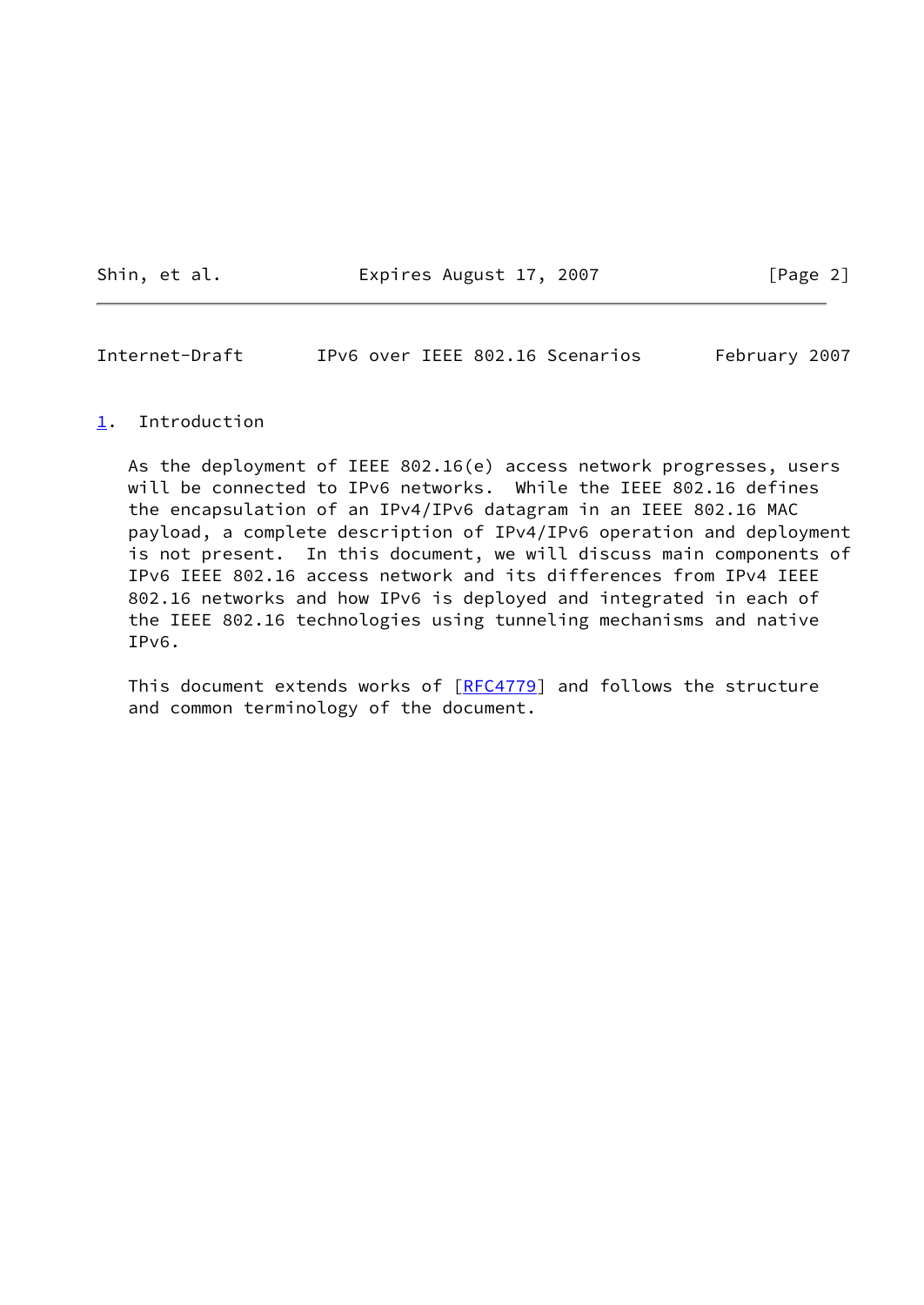#### Shin, et al. Expires August 17, 2007 [Page 3]

<span id="page-3-1"></span>Internet-Draft IPv6 over IEEE 802.16 Scenarios February 2007

- <span id="page-3-0"></span>[2](#page-3-0). Deploying IPv6 in IEEE 802.16 Networks
- <span id="page-3-2"></span>[2.1](#page-3-2). Elements of IEEE 802.16 Networks

 The mechanism of transporting IP traffic over IEEE 802.16 networks is outlined in [\[IEEE802.16\]](#page-4-3). [[IEEE802.16\]](#page-4-3) only specifies the convergence sublayers and the ability to transport IP over the air interface. The details of IPv6 (and IPv4) operations over IEEE 802.16 are being discussed now in 16ng WG.

 Here are some of the key elements of an IEEE 802.16 network. The terminologies in this document "SS(MS)", "BS", and "AR" are to be interpreted as described in [\[I-D.ietf-16ng-ps-goals](#page-18-4)].

- o Subscriber Station (SS): An end-user equipment that provides connectivity to the 802.16 networks. It can be either fixed/ nomadic or mobile equipment. In mobile environment, SS represents the Mobile Subscriber Station (MS) introduced in IEEE 802.16e specification.
- o Base Station (BS): A generalized equipment sets providing connectivity, management, and control between the subscriber station and the 802.16 networks.
- o Access Router (AR): An entity that performs an IP routing function to provide IP connectivity for subscriber station (SS or MS).

 Figure 1 illustrates the key elements of typical mobile 802.16 deployments.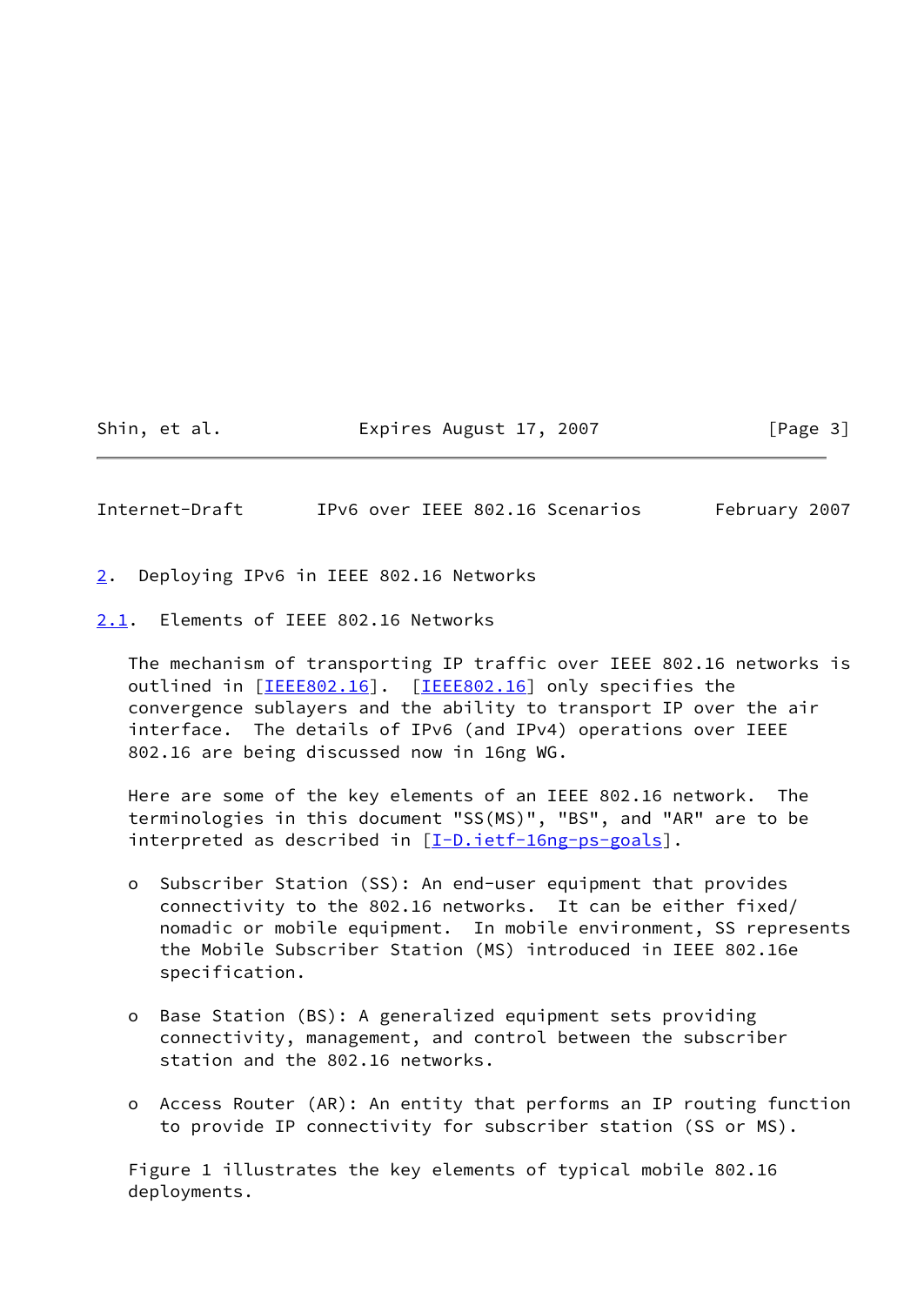

Figure 1: Key Elements of IEEE 802.16(e) Networks

Shin, et al. **Expires August 17, 2007** [Page 4]

<span id="page-4-1"></span>Internet-Draft IPv6 over IEEE 802.16 Scenarios February 2007

<span id="page-4-0"></span>[2.2](#page-4-0). Scenarios and IPv6 Deployment

<span id="page-4-3"></span> [IEEE802.16] specifies two modes for sharing the wireless medium: point-to-multipoint (PMP) and mesh (optional). This document only focuses on PMP mode.

 Some of the factors that hinder deployment of native IPv6 core protocols are already introduced by [\[I-D.ietf-16ng-ps-goals](#page-18-4)].

 There are two different deployment scenarios: fixed and mobile access deployment scenarios. A fixed access scenario substitudes for existing wired-based access technologies such as digital subscriber line (xDSL) and cable network. This fixed access scenario can provide nomadic access within the radio coverages, which is called Hot-zone model. A mobile access scenario is for new paradigm for voice, data and video over mobile network. This scenario can provide high speed data rate equalivent to wire-based Internet as well as mobility function equivalent to cellular system. The mobile access scenario can be classified into two different IPv6 link models: shared IPv6 prefix link model and point-to-point link model.

<span id="page-4-2"></span>[2.2.1](#page-4-2). Mobile Access Deployment Scenarios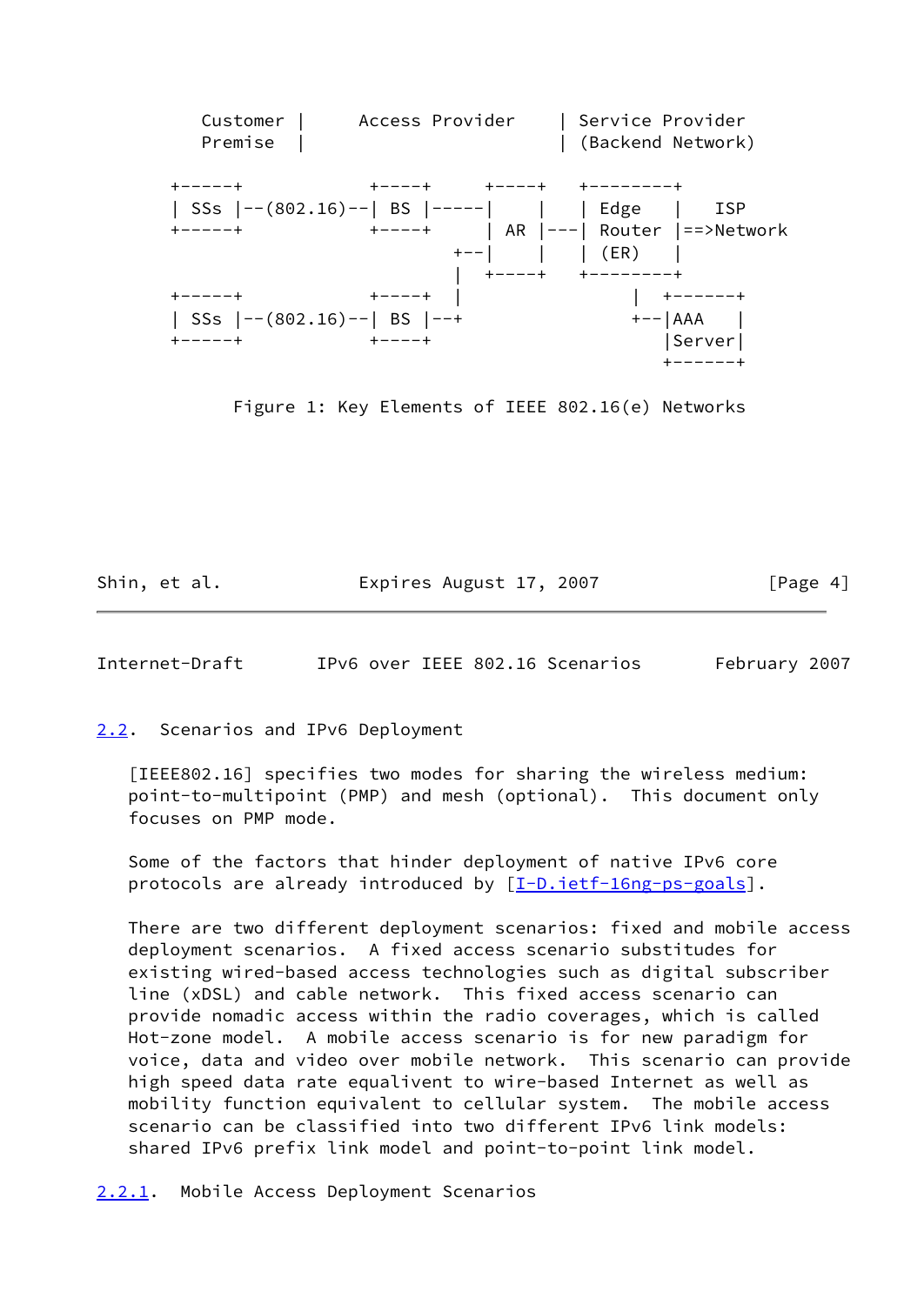Unlike IEEE 802.11, The IEEE 802.16 BS can provide mobility functions and fixed communications. [[IEEE802.16e\]](#page-19-0) has been standardized to provide mobility features on IEEE 802.16 environments. IEEE 802.16 BS might be deployed with a proprietary backend managed by an operator. Some architectural characteristics of IEEE 802.16 networks may affect the detailed operations of NDP [[RFC2461](https://datatracker.ietf.org/doc/pdf/rfc2461)], [\[RFC2462](https://datatracker.ietf.org/doc/pdf/rfc2462)].

 There are two possible IPv6 link models for mobile access deployment scenarios: shared IPv6 prefix link model and point-to-point link model [[I-D.ietf-16ng-ipv6-link-model-analysis](#page-18-5)]. There is always a default access router in the scenarios. There can exist multiple hosts behind an MS (networks behind an MS may exist). The mobile access deployment models, Mobile WiMax and WiBro, fall within this deployment model.

1. Shared IPv6 Prefix Link Model

 This link model represents IEEE 802.16 mobile access network deployment where a subnet consists of only single interface of AR and multiple MSs. Therefore, all MSs and corresponding interface of AR share the same IPv6 prefix as shown in Figure 2. IPv6 prefix will be different from the interface of AR.

| Shin, et al. | Expires August 17, 2007 | [Page 5] |
|--------------|-------------------------|----------|
|              |                         |          |

Internet-Draft IPv6 over IEEE 802.16 Scenarios February 2007



#### Figure 2: Shared IPv6 Prefix Link Model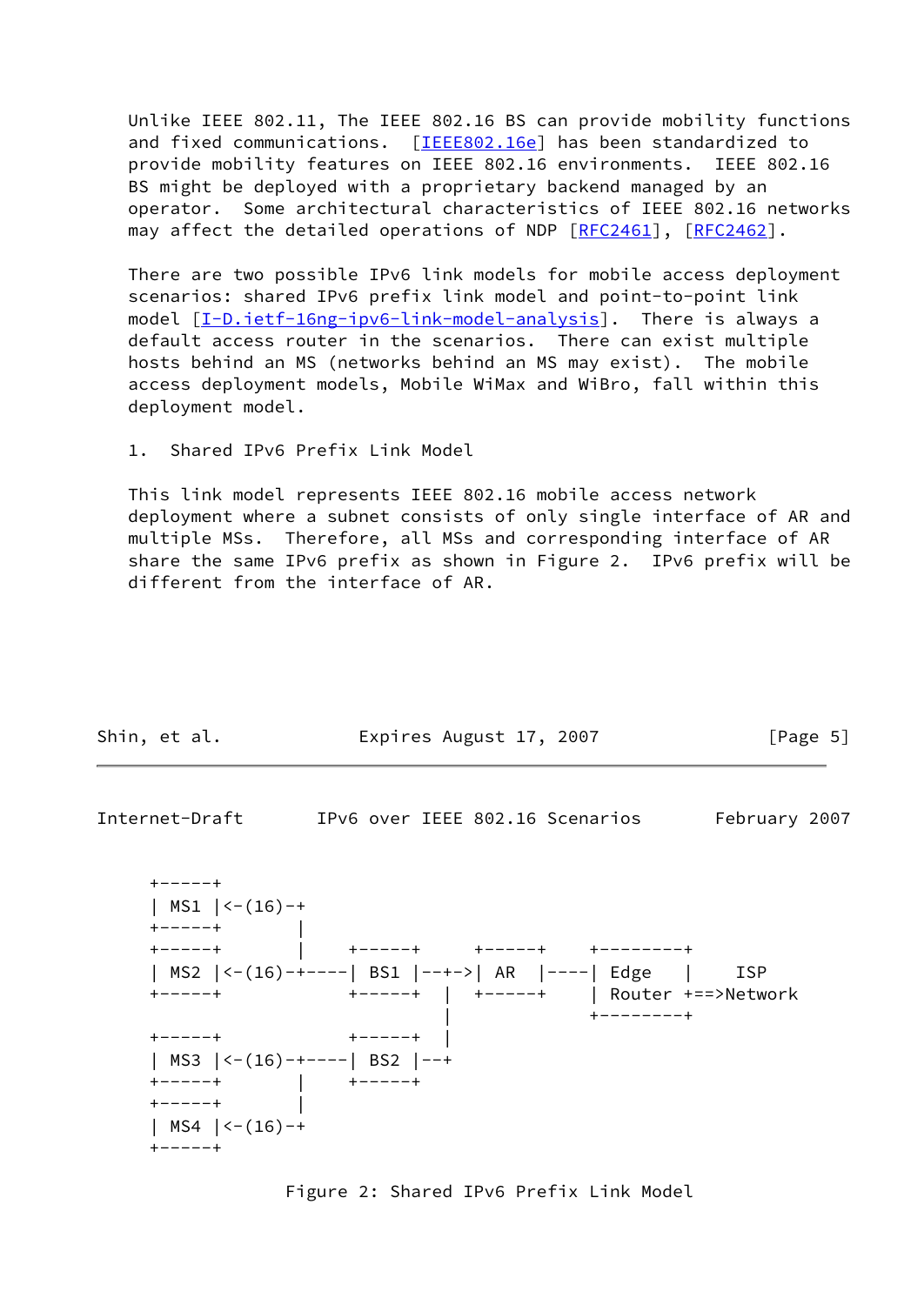### 2. Point-to-Point Link Model

 This link model represents IEEE 802.16 mobile access network deployment where a subnet consists of only single AR, BS and MS. That is, each connection to a mobile node is treated as a single link. Each link between the MS and the AR is allocated a separate, unique prefix or unique set of prefixes by the AR. The point-to point link model follows the recommendations of [\[RFC3314](https://datatracker.ietf.org/doc/pdf/rfc3314)].



Figure 3: Point-to-Point Link Model

### <span id="page-6-0"></span>[2.2.1.1](#page-6-0). IPv6 Related Infrastructure Changes

 IPv6 will be deployed in this scenario by upgrading the following devices to dual-stack: MS, AR and ER. In this scenario, IEEE 802.16 BSs have only MAC and PHY layers without router function and operates as a bridge. The BS should support IPv6 classifiers as specified in [\[IEEE802.16\]](#page-4-3). However, if IPv4 stack is loaded to them for

| Shin, et al. | Expires August 17, 2007 | [Page 6] |
|--------------|-------------------------|----------|
|--------------|-------------------------|----------|

Internet-Draft IPv6 over IEEE 802.16 Scenarios February 2007

 management and configuration purpose, it is expected that BS should be upgraded by implementing IPv6 stack, too.

### <span id="page-6-1"></span>[2.2.1.2](#page-6-1). Addressing

 IPv6 MS has two possible options to get an IPv6 address. These options will be equally applied to the other scenario below [\(Section](#page-9-0)  $2.2.2$ ).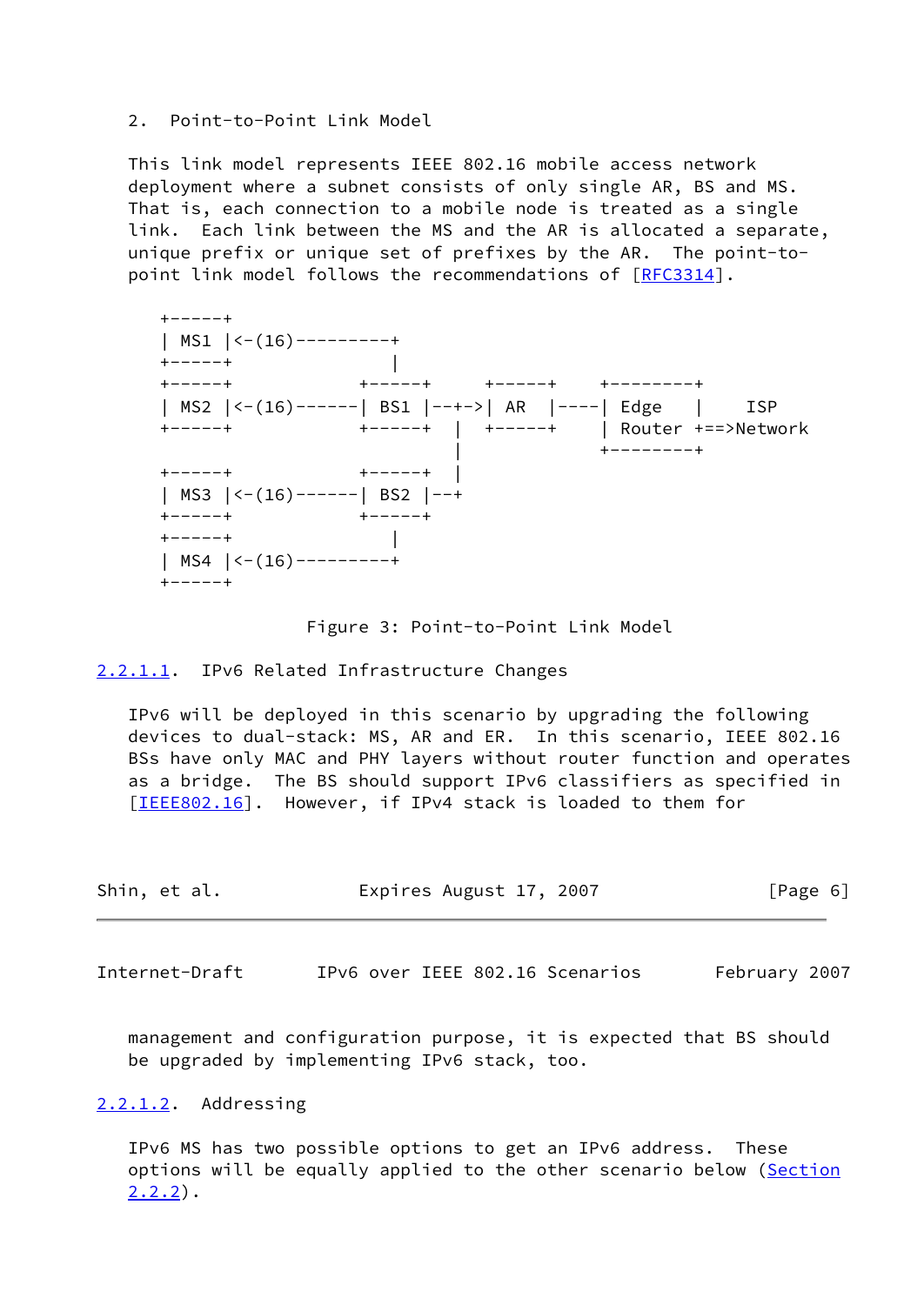1. IPv6 MS can get the IPv6 address from an access router using stateless auto-configuration. In this case, router discovery and DAD operation should be properly operated over IEEE 802.16 link.

 2. IPv6 MS can use DHCPv6 to get an IPv6 address from the DHCPv6 server. In this case, the DHCPv6 server would be located in the service provider core network and the AR should provide DHCPv6 relay agent. This option is similar to what we do today in case of DHCPv4.

 In this scenario, a router and multiple BSs form an IPv6 subnet and a single prefix is allocated to all the attached MSs. All MSs attached to same AR can be on same IPv6 link.

 As for the prefix assignment, in case of shared IPv6 prefix link model, one or more IPv6 prefixes are assigned to the link and hence shared by all the nodes that are attached to the link. In point-to point link model, the AR assigns a unique prefix or set of unique prefixes for each MS. Prefix delegation can be required if networks can exist behind MS.

<span id="page-7-0"></span>[2.2.1.3](#page-7-0). IPv6 Transport

 In an IPv6 subnet, there are always two underlying links: one is the IEEE 802.16 wireless link between MS and BS, and the other is a wired link between BS and AR.

 If stateless auto-configuration is used to get an IPv6 address, router discovery and DAD operation should be properly operated over IEEE 802.16 link. In case of shared IPv6 prefix link model, the DAD [\[RFC2461](https://datatracker.ietf.org/doc/pdf/rfc2461)] does not adapt well to the 802.16 air interface as there is no native multicast support. An optimization, called Relay DAD, may be required to perform DAD. However, in case of point-to-point link model, DAD is easy since each connection to a MN is treated as a unique IPv6 link.

 Note that in this scenario IPv6 CS may be more appropriate than Ethernet CS to transport IPv6 packets, since there are some overhead of Ethernet CS (e.g., Ethernet header) under mobile access environments. However, when PHS (Payload Header Suppression) is

Shin, et al. **Expires August 17, 2007** [Page 7]

Internet-Draft IPv6 over IEEE 802.16 Scenarios February 2007

deployed it mitigates this overhead through the compression of packet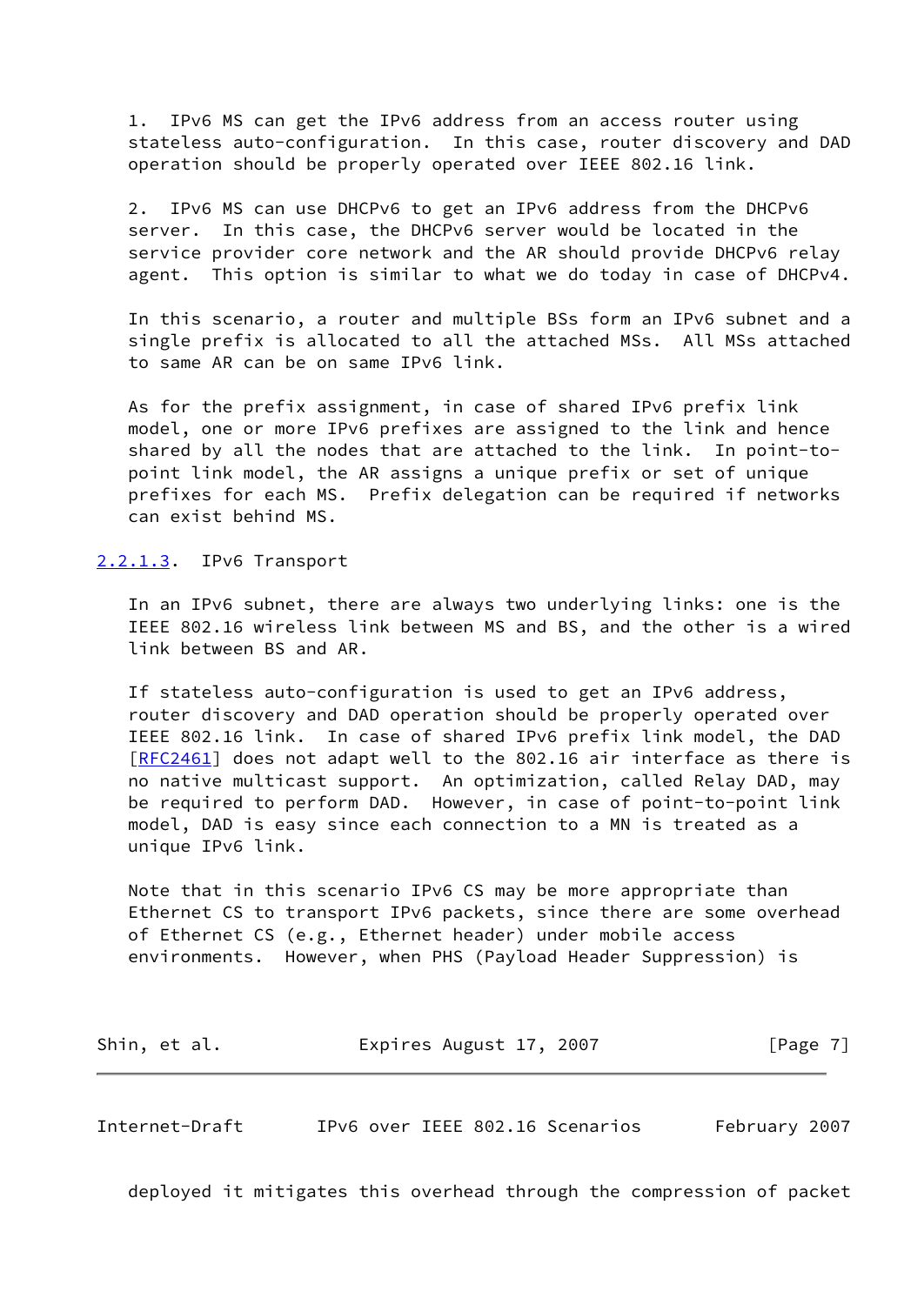headers.

 Simple or complex network equipments may constitute the underlying wired network between the AR and the ER. If the IP aware equipments between the AR and the ER do not support IPv6, the service providers can deploy IPv6-in-IPv4 tunneling mechanisms to transport IPv6 packets between the AR and the ER.

 The service providers are deploying tunneling mechanisms to transport IPv6 over their existing IPv4 networks as well as deploying native IPv6 where possible. Native IPv6 should be preferred over tunneling mechanisms as native IPv6 deployment option might be more scalable and provide required service performance. Tunneling mechanisms should only be used when native IPv6 deployment is not an option. This can be equally applied to other scenario below [\(Section 2.2.2](#page-9-0)).

# <span id="page-8-0"></span>[2.2.1.4](#page-8-0). Routing

 In general, the MS is configured with a default route that points to the the AR. Therefore, no routing protocols are needed on the MS. The MS just sends to the AR by default route.

 The AR can configure multiple link to ER for network reliability. The AR should support IPv6 routing protocol such as OSPFv3 [[RFC2740\]](https://datatracker.ietf.org/doc/pdf/rfc2740) or IS-IS for IPv6 when connected to the ER with multiple links.

 The ER runs the IGP such as OSPFv3 or IS-IS for IPv6 in the service provider network. The routing information of the ER can be redistributed to the AR. Prefix summarization should be done at the ER.

# <span id="page-8-1"></span>[2.2.1.5](#page-8-1). Mobility

 As for mobility management, the movement between BSs is handled by Mobile IPv6 [\[RFC3775](https://datatracker.ietf.org/doc/pdf/rfc3775)], if it requires a subnet change. Also, in certain cases (e.g., fast handover [I-D.ietf-mipshop-fmipv6 rfc4068bis]) the link mobility information must be available for facilitating layer 3 handoff procedure.

 Mobile IPv6 defines that movement detection uses Neighbor Unreachability Detection to detect when the default router is no longer bi-directionally reachable, in which case the mobile node must discover a new default router. Periodic Router Advertisements for reachability and movement detection may be unnecessary because IEEE 802.16 MAC provides the reachability by its Ranging procedure and the movement detection by the Handoff procedure.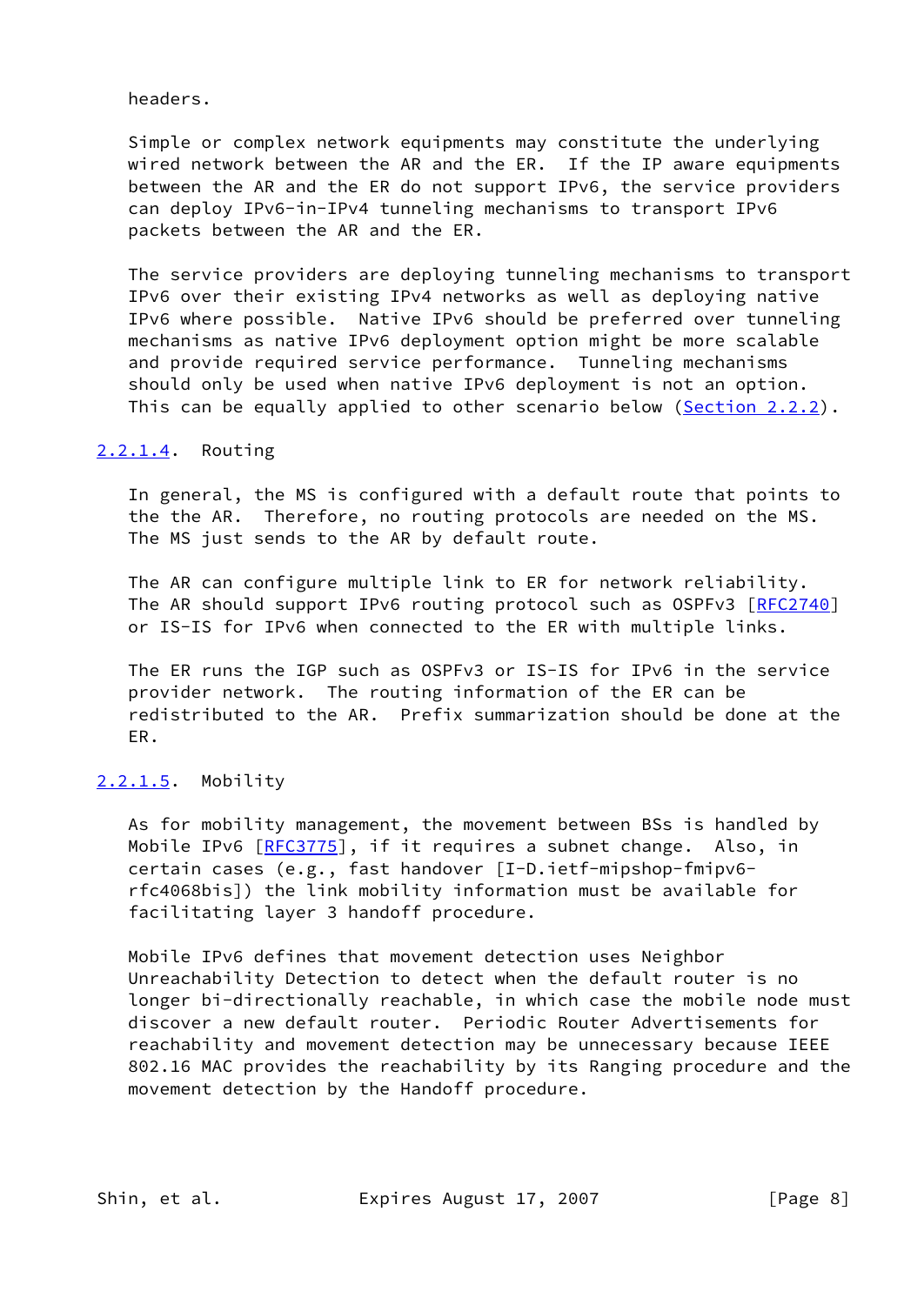<span id="page-9-1"></span> IEEE 802.16 defines L2 triggers whether refresh of an IP address is required during the handoff. Though a handoff has occurred, an additional router discovery procedure is not required in case of intra-subnet handoff. Also, faster handoff may be occurred by the L2 trigger in case of inter-subnet handoff.

Also, [[IEEE802.16g](#page-19-1)] which is under-developed defines L2 triggers for link status such as link-up, link-down, handoff-start. These L2 triggers may make Mobile IPv6 procedure more efficient and faster. In addition, Mobile IPv6 Fast Handover assumes the support from link layer technology, but the particular link-layer information being available, as well as the timing of its availability (before, during or after a handover has occurred), differs according to the particular link-layer technology in use. This issue is also being discussed in [\[I-D.ietf-mipshop-fh80216e\]](#page-19-2).

 In addition, due to the problems caused by the existence of multiple convergence sublayers  $[I-D.iab-link-encaps]$  $[I-D.iab-link-encaps]$  $[I-D.iab-link-encaps]$ , the mobile access scenarios need solutions about how roaming will work when forced to move from one CS to another (e.g., IPv6 CS to Ethernet CS). Note that, at this phase this issue is the out of scope of this draft. It should be also discussed in 16ng WG.

<span id="page-9-0"></span>[2.2.2](#page-9-0). Fixed/Nomadic Deployment Scenarios

 The IEEE 802.16 access networks can provide plain Ethernet connectivity end-to-end. Wireless DSL deployment model is an example of a fixed/nomadic IPv6 deployment of IEEE 802.16. Many wireless Internet service providers (Wireless ISPs) have planned to use IEEE 802.16 for the purpose of high quality broadband wireless service. A company can use IEEE 802.16 to build up mobile office. Wireless Internet spreading through a campus or a cafe can be also implemented with it. The distinct point of this use case is that it can use unlicensed (2.4 & 5 GHz) band as well as licensed (2.6 & 3.5GHz) band. By using the unlicensed band, an IEEE 802.16 BS might be used just as a wireless switch/hub which a user purchases to build a private wireless network in his/her home or laboratory.

 Under fixed access model, the IEEE 802.16 BS will be deployed using an IP backbone rather than a proprietary backend like cellular systems. Thus, many IPv6 functionalities such as [[RFC2461](https://datatracker.ietf.org/doc/pdf/rfc2461)]. [\[RFC2462](https://datatracker.ietf.org/doc/pdf/rfc2462)] will be preserved when adopting IPv6 to IEEE 802.16 devices.

 This scenario also represents IEEE 802.16 network deployment where a subnet consists of multiple MSs and multiple interface of the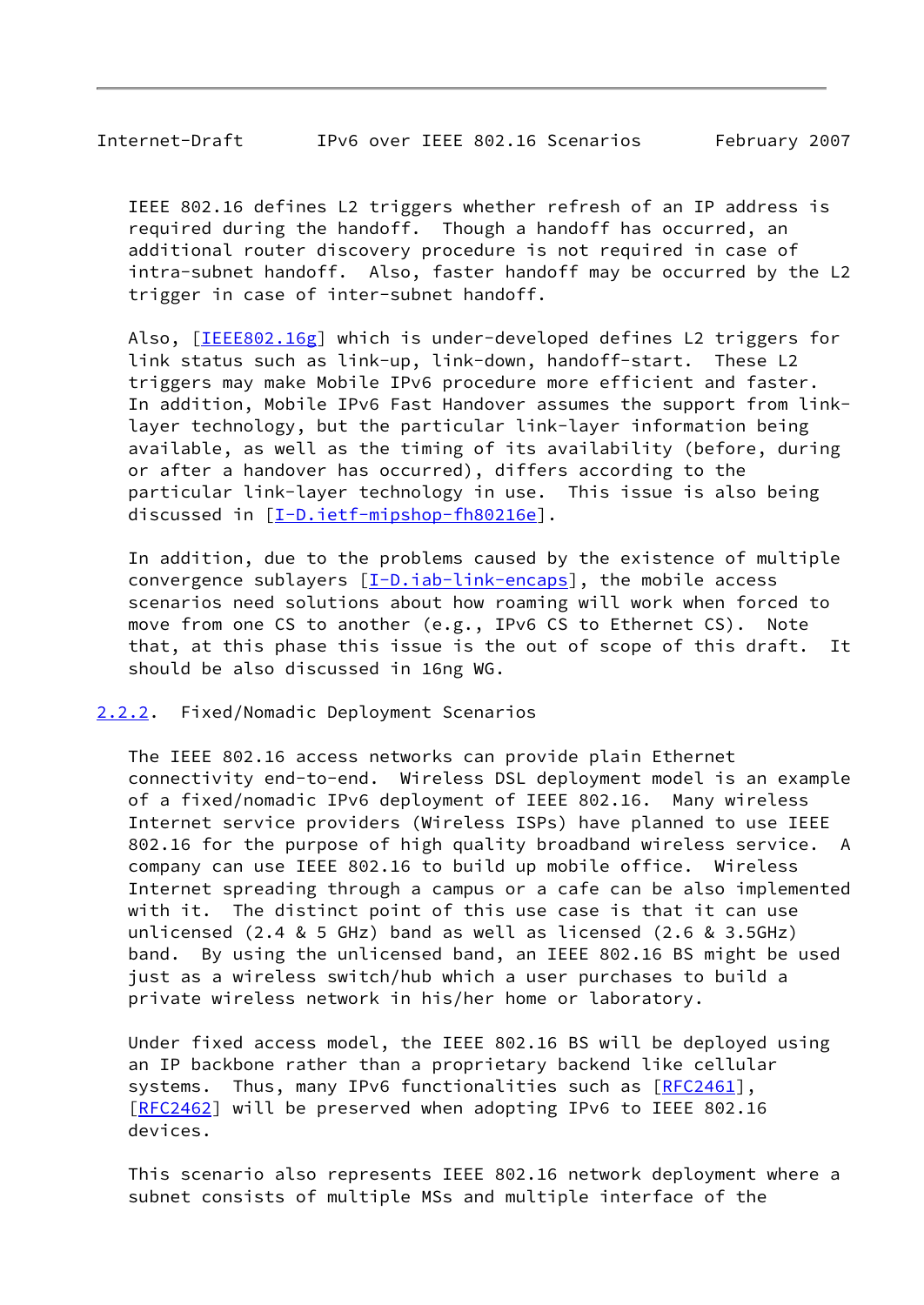multiple BSs. Multiple access routers can exist. There exist multiple hosts behind an SS (networks behind an SS may exist). When

Shin, et al. **Expires August 17, 2007** [Page 9]

Internet-Draft IPv6 over IEEE 802.16 Scenarios February 2007

 802.16 access networks are widely deployed like WLAN, this case should be also considered. Hot-zone deployment model falls within this case.

 +-----+ +-----+ +-----+ ISP 1 | SS1 |<-(16)+ +->| AR1 |----| ER1 |===>Network +-----+ | | +-----+ +-----+ +-----+ | +-----+ | | SS2 |<-(16)+-----| BS1 |--| +-----+ +-----+ | +-----+ +-----+ ISP 2 +->| AR2 |----| ER2 |===>Network +-----+ +-----+ +-----+ | +-----+ +-----+ |Hosts|<-->|SS/GW|<-(16)------| BS2 |--+ +-----+ +-----+ +-----+ This network behind SS may exist



 While Figure 4 illustrates a generic deployment scenario, the following Figure 5 shows in more detail how an existing DSL ISP would integrate the 802.16 access network into its existing infrastructure.

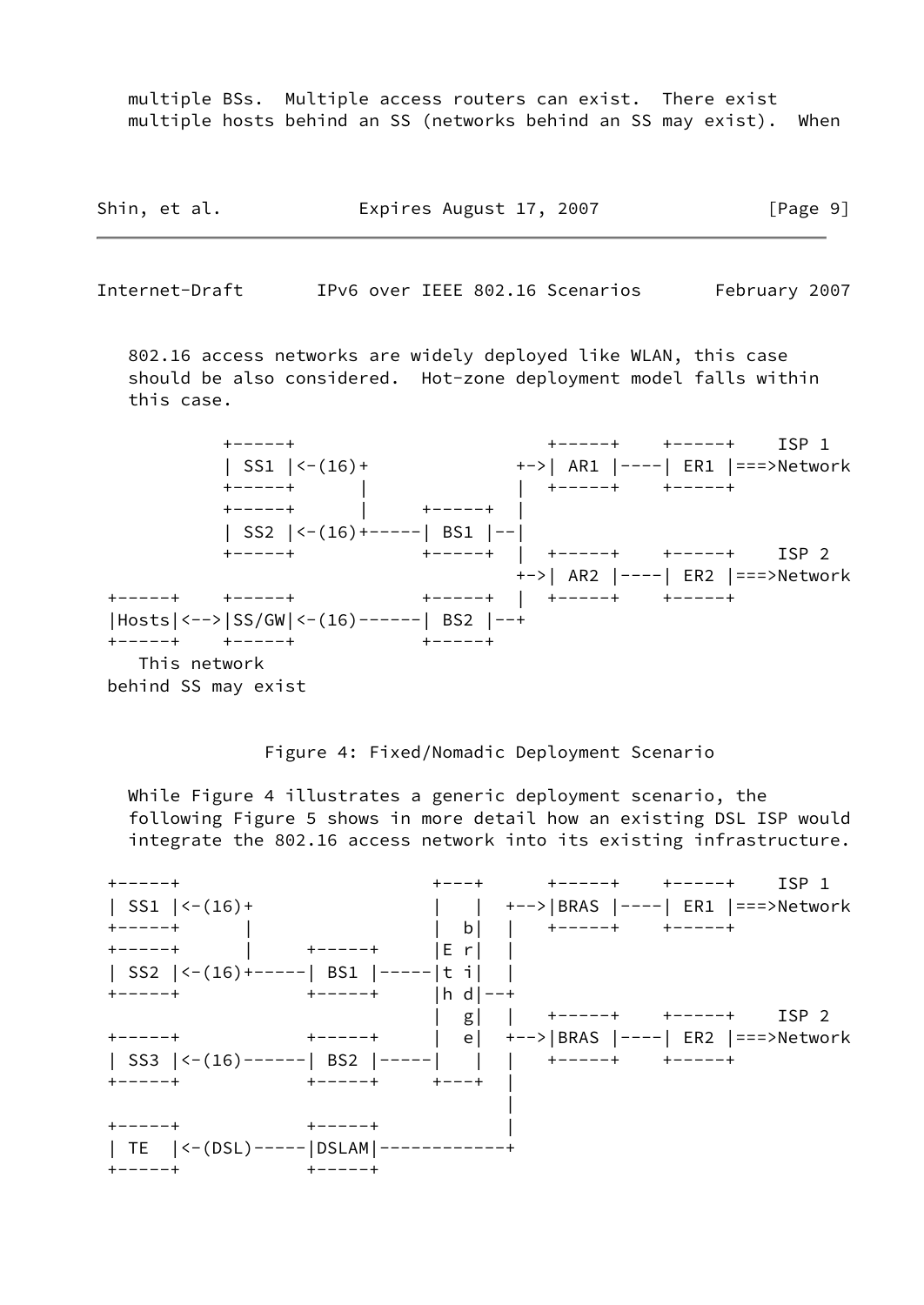Figure 5: Integration of 802.16 access into DSL infrastructure

 In this approach the 802.16 BS is acting as a DSLAM (Digital Subscriber Line Access Multiplexer). On the network side, the BS is connected to an Ethernet bridge which can be separate equipment or integrated into BRAS (Broadband Remote Access Server).

Shin, et al. **Expires August 17, 2007** [Page 10]

Internet-Draft IPv6 over IEEE 802.16 Scenarios February 2007

# <span id="page-11-0"></span>[2.2.2.1](#page-11-0). IPv6 Related Infrastructure Changes

 IPv6 will be deployed in this scenario by upgrading the following devices to dual-stack: MS, AR, ER and Ethernet Bridge. The BS should support IPv6 classifiers as specified in [\[IEEE802.16\]](#page-4-3). However, if IPv4 stack is loaded to them for management and configuration purpose, it is expected that BS should be upgraded by implementing IPv6 stack, too.

 The BRAS in Figure 5 is providing the functionality of the AR. The Ethernet bridge is necessary for protecting the BRAS from 802.16 link layer peculiarities. The Ethernet bridge relays all traffic received through BS to its network side port(s) connected to BRAS. Any traffic received from BRAS is relayed to appropriate BS. Since 802.16 MAC layer has no native support for multicast (and broadcast) in the uplink direction, the Ethernet bridge will implement multicast (and broadcast) by relaying the multicast frame received from the MS to all of its ports. The Ethernet bridge may also provide some IPv6 specific functions to increase link efficiency of the 802.16 radio link (see [Section 2.2.2.3](#page-11-1)).

# <span id="page-11-2"></span>[2.2.2.2](#page-11-2). Addressing

 One or more IPv6 prefixes can be shared to all the attached MSs. Prefix delegation can be required if networks can exist behind SS.

# <span id="page-11-1"></span>[2.2.2.3](#page-11-1). IPv6 Transport

 Note that in this scenario Ethernet CS may be more appropriate than IPv6 CS to transport IPv6 packets, since the scenario need to support plain Ethernet connectivity end-to-end. However, the IPv6 CS can also be supported. The MS and BS will consider the connections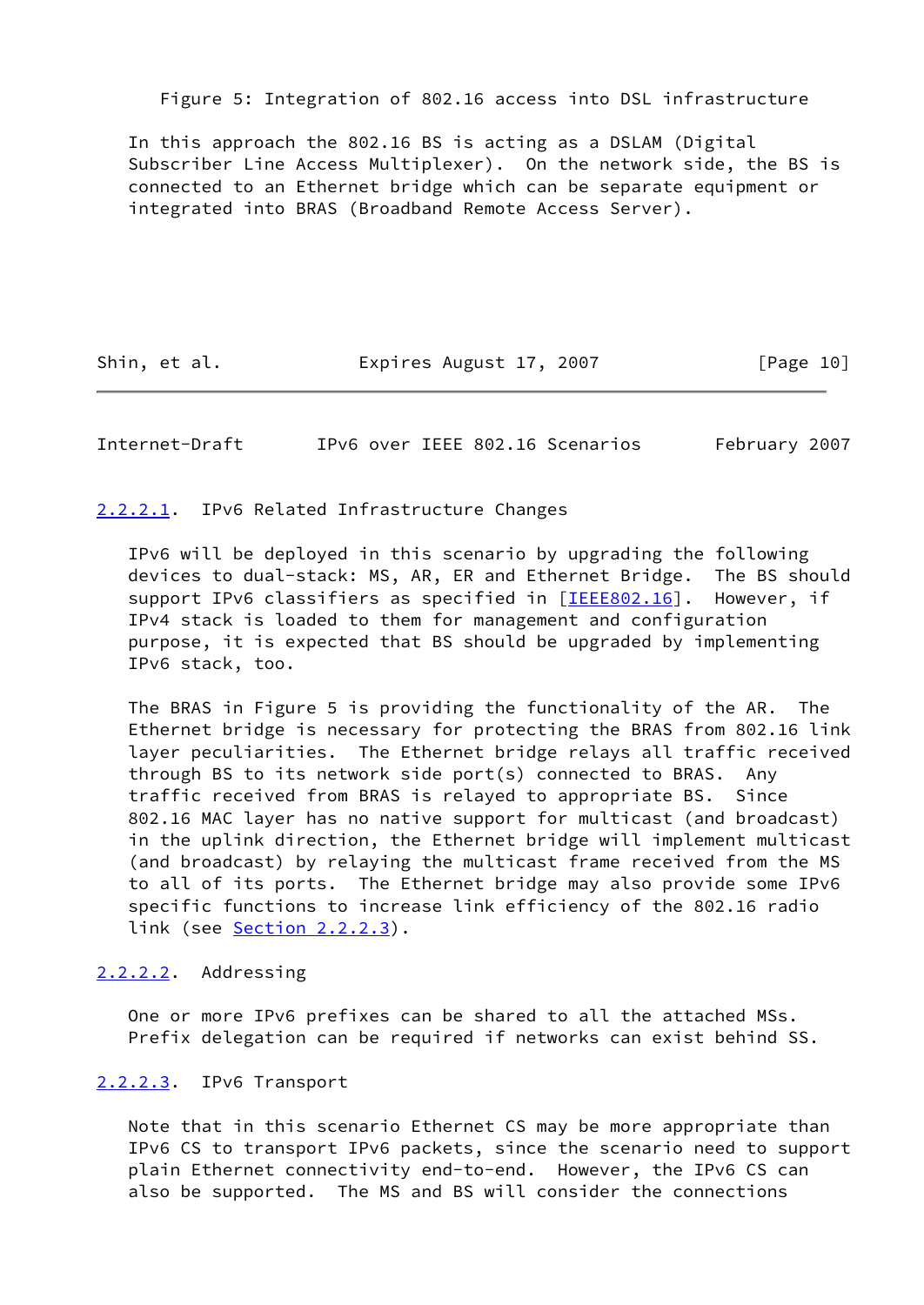between the peer IP CSs at the MS and BS to form a point to point link. In the Ethernet CS case, an Ethernet bridge may provide implementation of authoritative address cache and Relay DAD. Authoritative address cache is a mapping between the IPv6 address and the MAC addresses of all attached MSs.

 The bridge builds its authoritative address cache by parsing the IPv6 Neighbor Discovery messages used during address configuration (DAD). Relay DAD means that the Neighbor Solicitation message used in DAD process will be relayed only to the MS which already has configured the solicited address as its own address (if such MS exist at all).

#### <span id="page-12-2"></span>[2.2.2.4](#page-12-2). Routing

 In this scenario, IPv6 multi-homing considerations exist. For example, if there exist two routers to support MSs, default router

| Shin, et al. | Expires August 17, 2007 | [Page 11] |
|--------------|-------------------------|-----------|
|--------------|-------------------------|-----------|

<span id="page-12-1"></span>Internet-Draft IPv6 over IEEE 802.16 Scenarios February 2007

must be selected.

 The Edge Router runs the IGP used in the SP network such as OSPFv3 [\[RFC2740](https://datatracker.ietf.org/doc/pdf/rfc2740)] or IS-IS for IPv6. The connected prefixes have to be redistributed. Prefix summarization should be done at the Edge Router.

### <span id="page-12-3"></span>[2.2.2.5](#page-12-3). Mobility

 No mobility functions are supported in fixed access scenario. However, mobility can support in the radio coverage without any mobility protocol like WLAN technology. Therefore, a user can access Internet nomadically in the coverage.

### <span id="page-12-0"></span>[2.3](#page-12-0). IPv6 Multicast

 In IEEE 802.16 air link, downlink connections can be shared among multiple MSs, enabling multicast channels with multiple MSs receiving the same information from the BS. MBS may be used to efficiently implement multicast. However, it is not clear how to do this, as currently CID is assigned by BS, but in MBS it should be done at an AR and it's network scope. For MBS how this mapping will happen is not clear, so MBS discussions have been postponed in WiMax for now. Note that it should be intensively researched later, since MBS will be one of the killer services in IEEE 802.16 networks.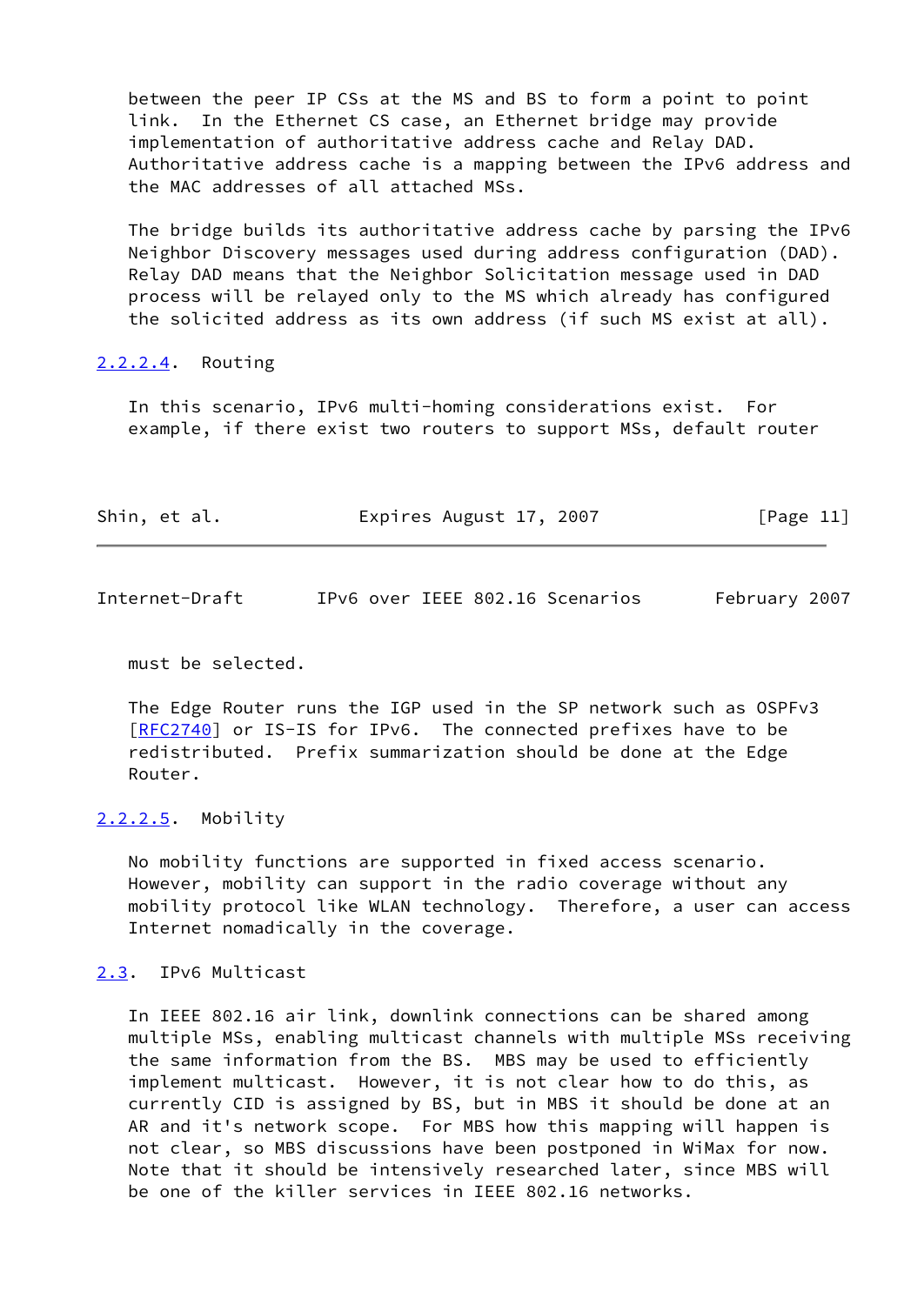In order to support multicast services in IEEE 802.16, Multicast Listener Discovery (MLD) [\[RFC2710](https://datatracker.ietf.org/doc/pdf/rfc2710)] must be supported between the MS and AR. Also, the inter-working with IP multicast protocols and Multicast and Broadcast Service (MBS) should be considered.

 MBS defines Multicast and Broadcast Services, but actually, MBS seems to be a broadcast service, not multicasting. MBS adheres to broadcast services, while traditional IP multicast schemes define multicast routing using a shared tree or source-specific tree to deliver packets efficiently.

 In IEEE 802.16 networks, two types of access to MBS may be supported: single-BS access and multi-BS access. Therefore, these two types of services may be roughly mapped into Source-Specific Multicast.

### <span id="page-13-0"></span>[2.4](#page-13-0). IPv6 QoS

 In IEEE 802.16 networks, a connection is unidirectional and has a QoS specification. The 802.16 supported QoS has different semantics from IP QoS (e.g, diffserv). Mapping CID to Service Flow IDentifier (SFID) defines QoS parameters of the service flow associated with that connection. In order to interwork with IP QoS, IP QoS (e.g.,

| Shin, et al. | Expires August 17, 2007 | [Page 12] |
|--------------|-------------------------|-----------|
|--------------|-------------------------|-----------|

<span id="page-13-2"></span>Internet-Draft IPv6 over IEEE 802.16 Scenarios February 2007

 diffserv, or flow label for IPv6) mapping to IEEE 802.16 link specifics should be provided.

#### <span id="page-13-1"></span>[2.5](#page-13-1). IPv6 Security

 When initiating the connection, an MS is authenticated by the AAA server located at its service provider network. All the parameters related to authentication (username, password and etc.) are forwarded by the BS to the AAA server. The AAA server authenticates the MSs and once authenticated. When an MS is once authenticated and associated successfully with BS, IPv6 address will be acquired by the MS with stateless autoconfiguration or DHCPv6. Note the initiation and authentication process is the same as used in IPv4.

 IPsec is a fundamental part of IPv6. Unlike IPv4, IPsec for IPv6 may be used within the global end-to-end architecture. But, we don't have PKIs across organizations and IPsec isn't integrated with IEEE 802.16 network mobility management.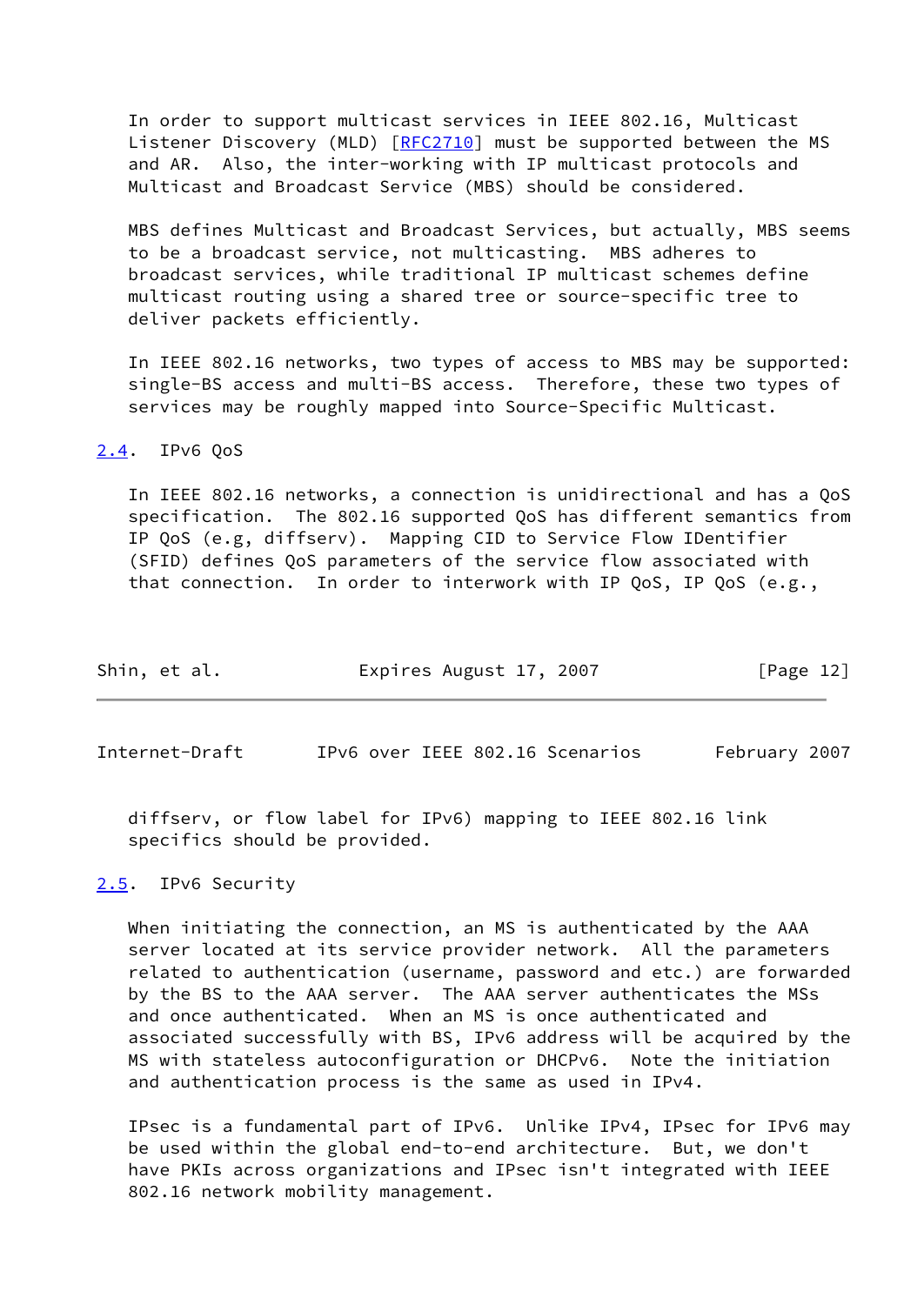IEEE 802.16 network threats may be different from IPv6 and IPv6 transition threat models [\[I-D.ietf-v6ops-security-overview](#page-19-4)]. It should be also discussed.

<span id="page-14-0"></span>[2.6](#page-14-0). IPv6 Network Management

 [IEEE802.16f] includes the management information base for IEEE 802.16 networks. For IPv6 network management, the necessary instrumentation (such as MIBs, NetFlow Records, etc) should be available.

 Upon entering the network, an MS is assigned three management connections in each direction. These three connections reflect the three different QoS requirements used by different management levels. The first of these is the basic connection, which is used for the transfer of short, time-critical MAC management messages and radio link control (RLC) messages. The primary management connection is used to transfer longer, more delay-tolerant messages such as those used for authentication and connection setup. The secondary management connection is used for the transfer of standards-based management messages such as Dynamic Host Configuration Protocol (DHCP), Trivial File Transfer Protocol (TFTP), and Simple Network Management Protocol (SNMP).

 IPv6 based IEEE 802.16 network can be managed by IPv4 or IPv6 when network elements are implemented dual stak. For example, network management system (NMS) can send SNMP message by IPv4 with IPv6 related object identifier. Also, an NMS can use IPv6 for SNMP request and response including IPv4 related OID.

| Shin, et al. | Expires August 17, 2007 | [Page 13] |
|--------------|-------------------------|-----------|
|              |                         |           |

<span id="page-14-2"></span>Internet-Draft IPv6 over IEEE 802.16 Scenarios February 2007

<span id="page-14-1"></span>[3](#page-14-1). IANA Considerations

This document requests no action by IANA.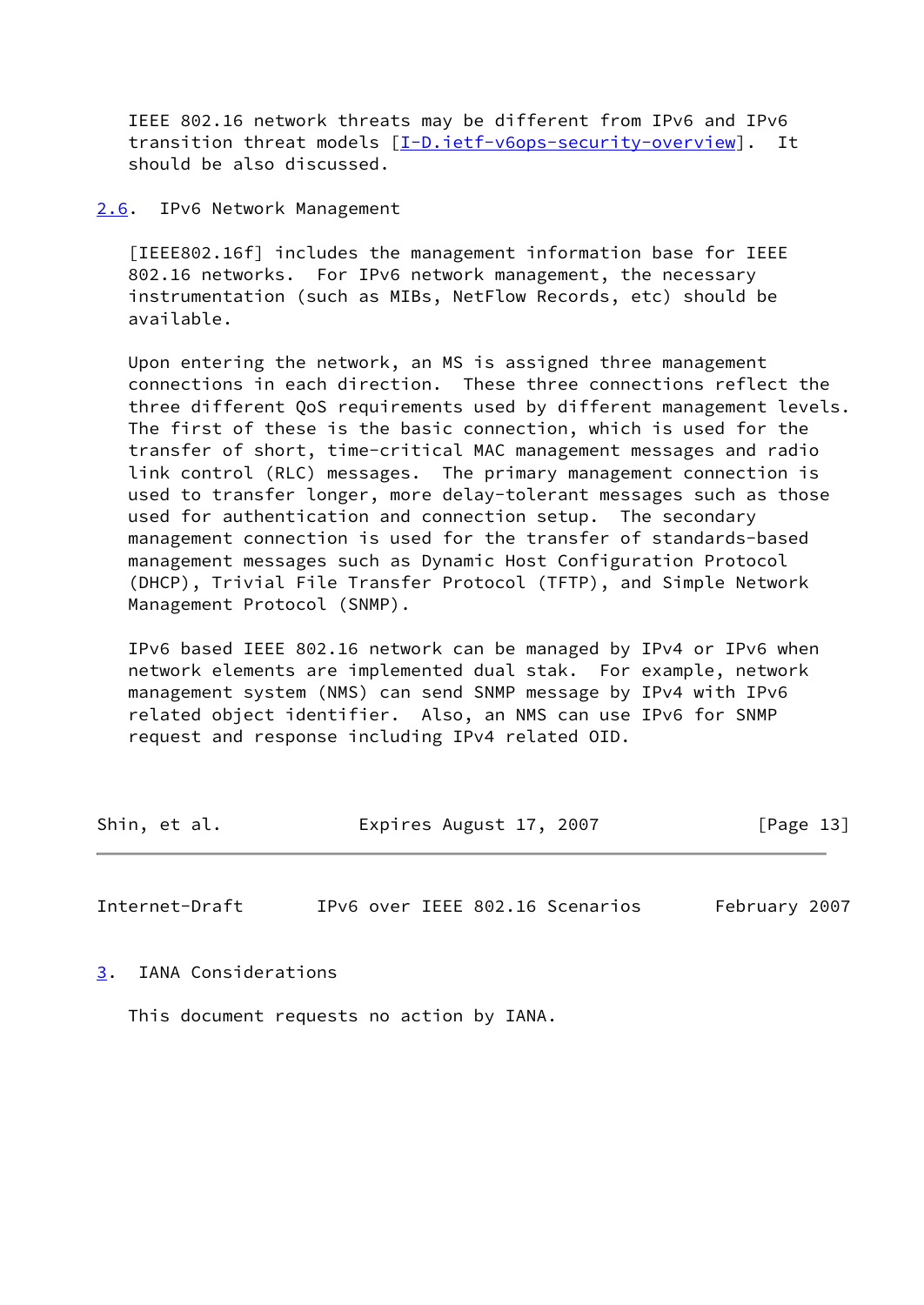| Shin, et al. | Expires August 17, 2007 |  | [Page 14] |
|--------------|-------------------------|--|-----------|
|--------------|-------------------------|--|-----------|

<span id="page-15-1"></span>Internet-Draft IPv6 over IEEE 802.16 Scenarios February 2007

<span id="page-15-0"></span>[4](#page-15-0). Security Considerations

Please refer to **Section 2.5** "IPv6 Security" technology sections for details.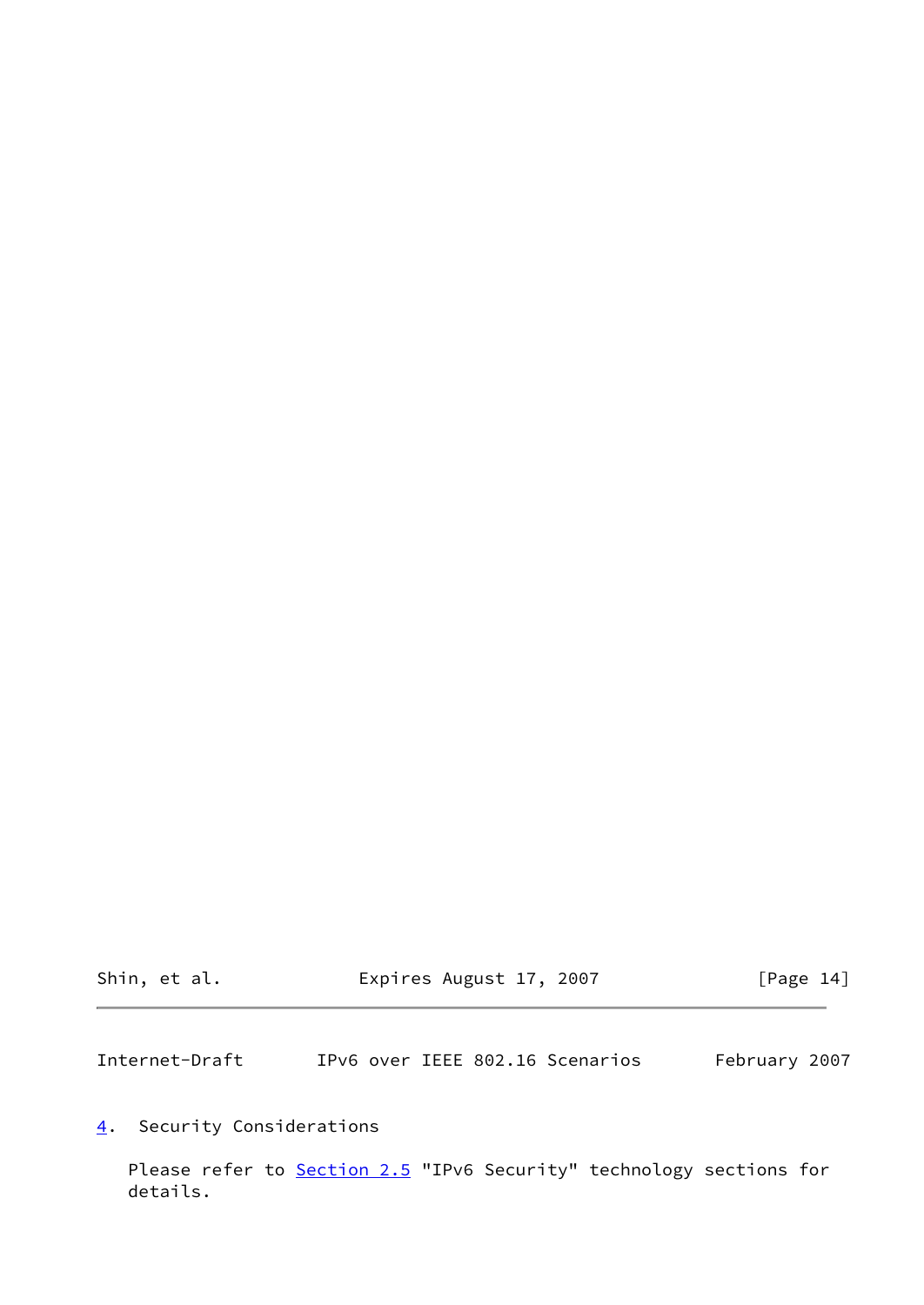Shin, et al. **Expires August 17, 2007** [Page 15]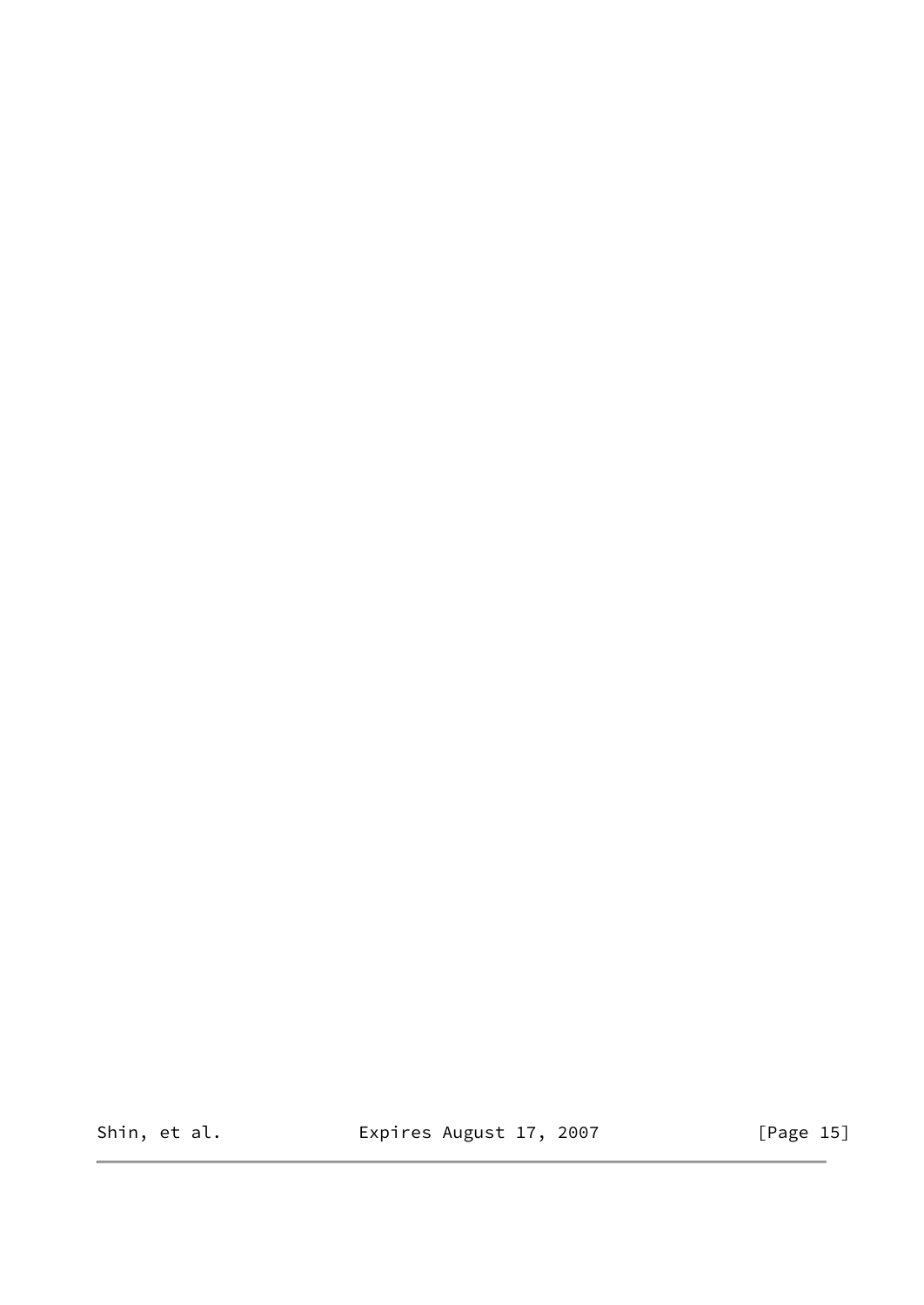<span id="page-17-1"></span><span id="page-17-0"></span>[5](#page-17-0). Acknowledgements

This work extends v6ops works on [\[RFC4779](https://datatracker.ietf.org/doc/pdf/rfc4779)]. We thank all the authors of the document. Special thanks are due to Maximilian Riegel, Jonne Soininen, Brian E Carpenter, Jim Bound, David Johnston, Basavaraj Patil, Byoung-Jo Kim, Eric Klein, Bruno Sousa and Jung-Mo Moon for extensive review of this document.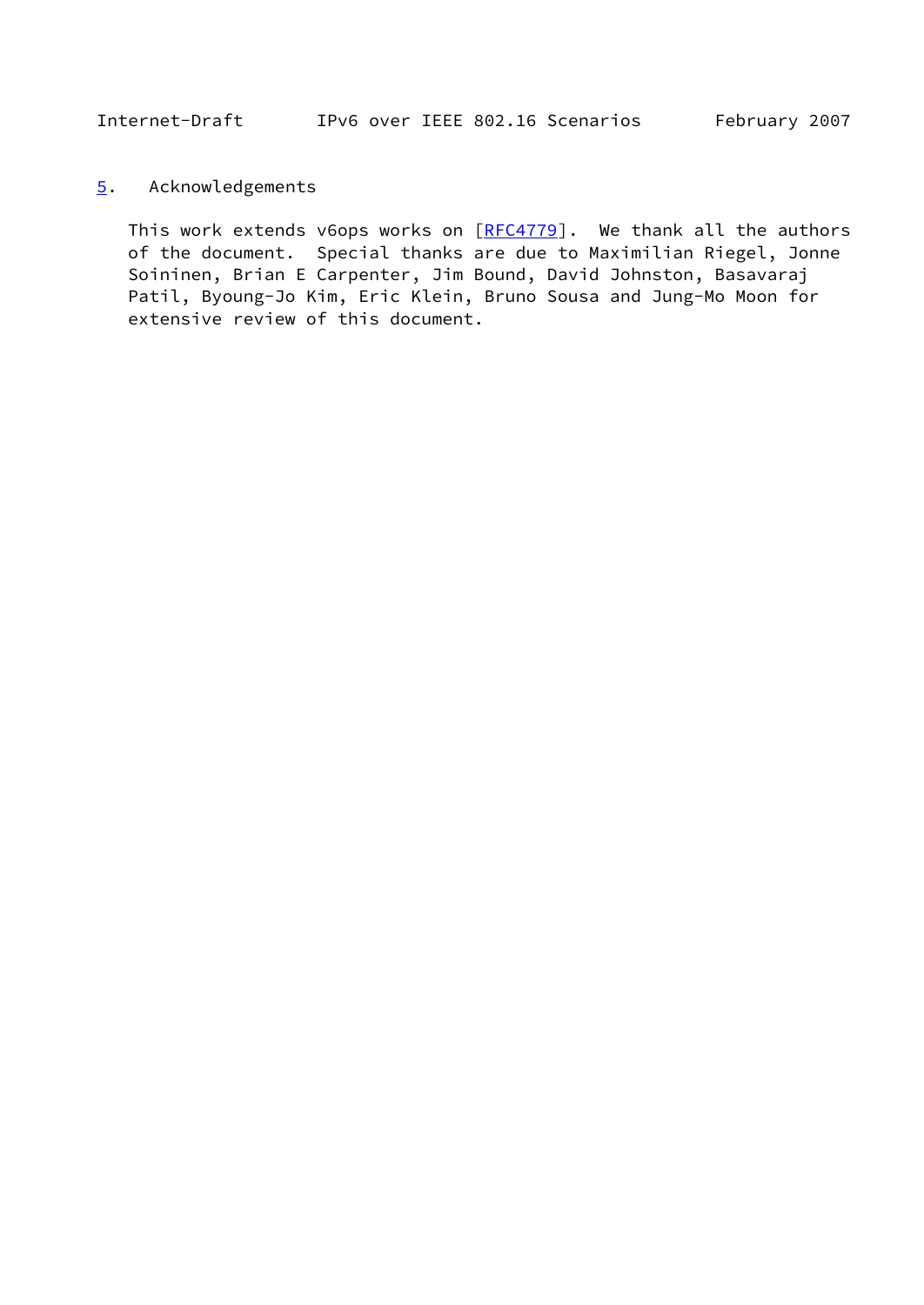# <span id="page-18-1"></span>Internet-Draft IPv6 over IEEE 802.16 Scenarios February 2007

- <span id="page-18-0"></span>[6](#page-18-0). References
- <span id="page-18-2"></span>[6.1](#page-18-2). Normative References
	- [RFC2461] Narten, T., Nordmark, E., and W. Simpson, "Neighbor Discovery for IP Version 6 (IPv6)", [RFC 2461,](https://datatracker.ietf.org/doc/pdf/rfc2461) December 1998.
	- [RFC2462] Thomson, S. and T. Narten, "IPv6 Stateless Address Autoconfiguration", [RFC 2462,](https://datatracker.ietf.org/doc/pdf/rfc2462) December 1998.
	- [RFC2710] Deering, S., Fenner, W., and B. Haberman, "Multicast Listener Discovery (MLD) for IPv6", [RFC 2710,](https://datatracker.ietf.org/doc/pdf/rfc2710) October 1999.
	- [RFC2740] Coltun, R., Ferguson, D., and J. Moy, "OSPF for IPv6", [RFC 2740,](https://datatracker.ietf.org/doc/pdf/rfc2740) December 1999.
	- [RFC4779] Asadullah, S., Ahmed, A., Popoviciu, C., Savola, P., and J. Palet, "ISP IPv6 Deployment Scenarios in Broadband Access Networks", [RFC 4779](https://datatracker.ietf.org/doc/pdf/rfc4779), January 2007.
	- [I-D.ietf-16ng-ps-goals] Jee, J., "IP over 802.16 Problem Statement and Goals", [draft-ietf-16ng-ps-goals-00](https://datatracker.ietf.org/doc/pdf/draft-ietf-16ng-ps-goals-00) (work in progress), October 2006.

<span id="page-18-4"></span><span id="page-18-3"></span>[6.2](#page-18-3). Informative References

- [RFC3314] Wasserman, M., "Recommendations for IPv6 in Third Generation Partnership Project (3GPP) Standards", [RFC 3314,](https://datatracker.ietf.org/doc/pdf/rfc3314) September 2002.
- [RFC3775] Johnson, D., Perkins, C., and J. Arkko, "Mobility Support in IPv6", [RFC 3775](https://datatracker.ietf.org/doc/pdf/rfc3775), June 2004.

<span id="page-18-5"></span> [I-D.ietf-16ng-ipv6-link-model-analysis] Madanapalli, S., "Analysis of IPv6 Link Models for 802.16 based Networks", [draft-ietf-16ng-ipv6-link-model-analysis-02](https://datatracker.ietf.org/doc/pdf/draft-ietf-16ng-ipv6-link-model-analysis-02) (work in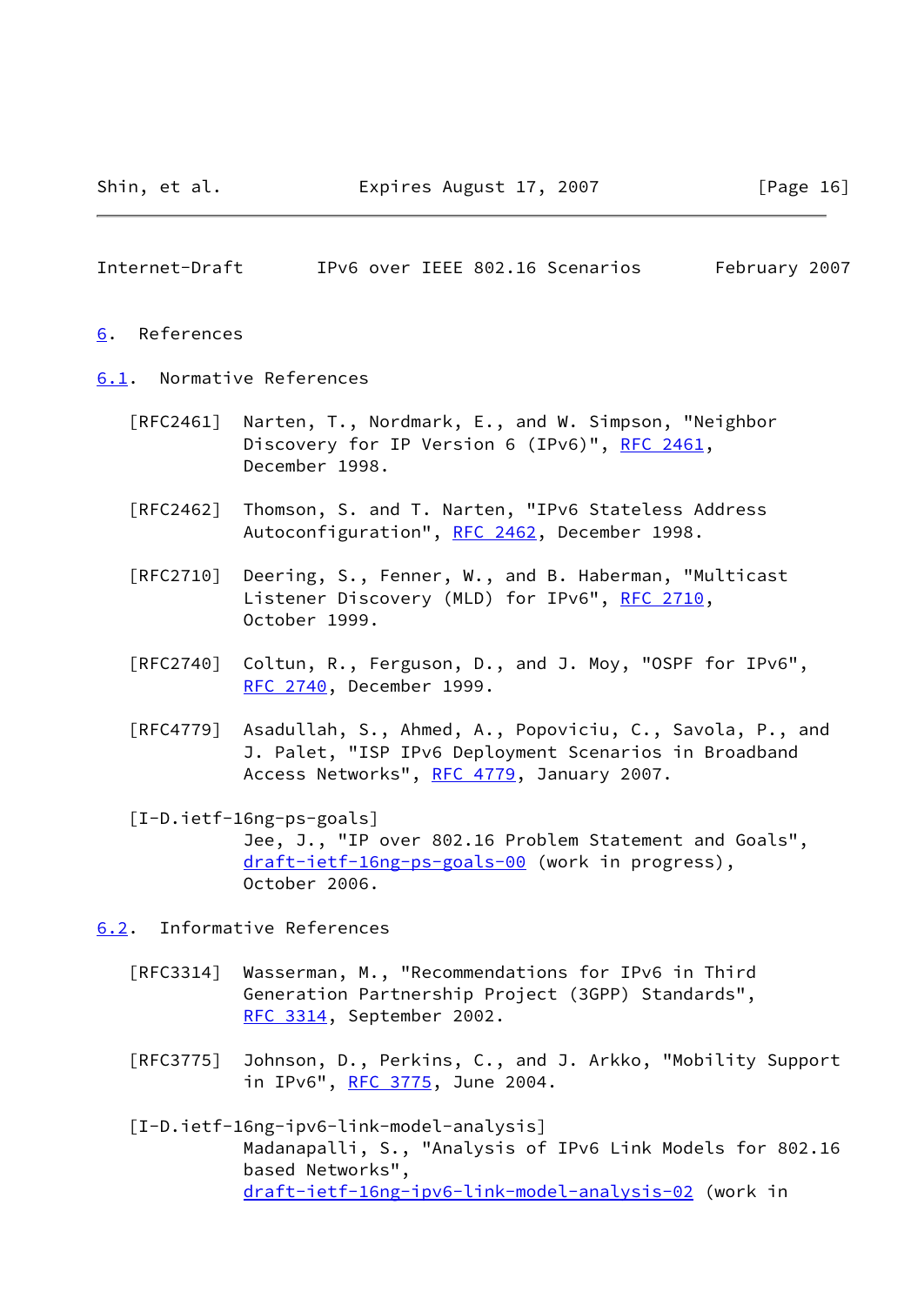[I-D.ietf-mipshop-fmipv6-rfc4068bis] Koodli, R., "Fast Handovers for Mobile IPv6", [draft-ietf-mipshop-fmipv6-rfc4068bis-00](https://datatracker.ietf.org/doc/pdf/draft-ietf-mipshop-fmipv6-rfc4068bis-00) (work in progress), May 2006.

progress), January 2007.

<span id="page-19-2"></span>[I-D.ietf-mipshop-fh80216e]

| Shin, et al. | Expires August 17, 2007 | [Page 17] |
|--------------|-------------------------|-----------|
|--------------|-------------------------|-----------|

Internet-Draft IPv6 over IEEE 802.16 Scenarios February 2007

 Jang, H., "Mobile IPv6 Fast Handovers over IEEE 802.16e Networks", [draft-ietf-mipshop-fh80216e-01](https://datatracker.ietf.org/doc/pdf/draft-ietf-mipshop-fh80216e-01)</u> (work in progress), January 2007.

<span id="page-19-4"></span>[I-D.ietf-v6ops-security-overview]

 Davies, E., "IPv6 Transition/Co-existence Security Considerations", [draft-ietf-v6ops-security-overview-06](https://datatracker.ietf.org/doc/pdf/draft-ietf-v6ops-security-overview-06) (work in progress), October 2006.

### <span id="page-19-3"></span>[I-D.iab-link-encaps]

 Aboba, B., "Multiple Encapsulation Methods Considered Harmful", [draft-iab-link-encaps-08](https://datatracker.ietf.org/doc/pdf/draft-iab-link-encaps-08) (work in progress), January 2007.

# [IEEE802.16]

 "IEEE 802.16-2004, IEEE Standard for Local and Metropolitan Area Networks, Part 16: Air Interface for Fixed Broadband Wireless Access Systems", October 2004.

### <span id="page-19-0"></span>[IEEE802.16e]

 "IEEE Standard for Local and Metropolitan Area Networks Part 16: Air Interface for Fixed and Mobile Broadband Wireless Access Systems Amendment 2: Physical and Medium Access Control Layers for Combined Fixed and Mobile Operation in Licensed Bands and Corrigendum 1", February 2006.

# <span id="page-19-1"></span>[IEEE802.16g]

 "Draft Amendment to IEEE Standard for Local and Metropolitan Area Networks, Part 16: Air Interface for Fixed Broadband Wireless Access Systems - Management Plane Procedures and Services", January 2007.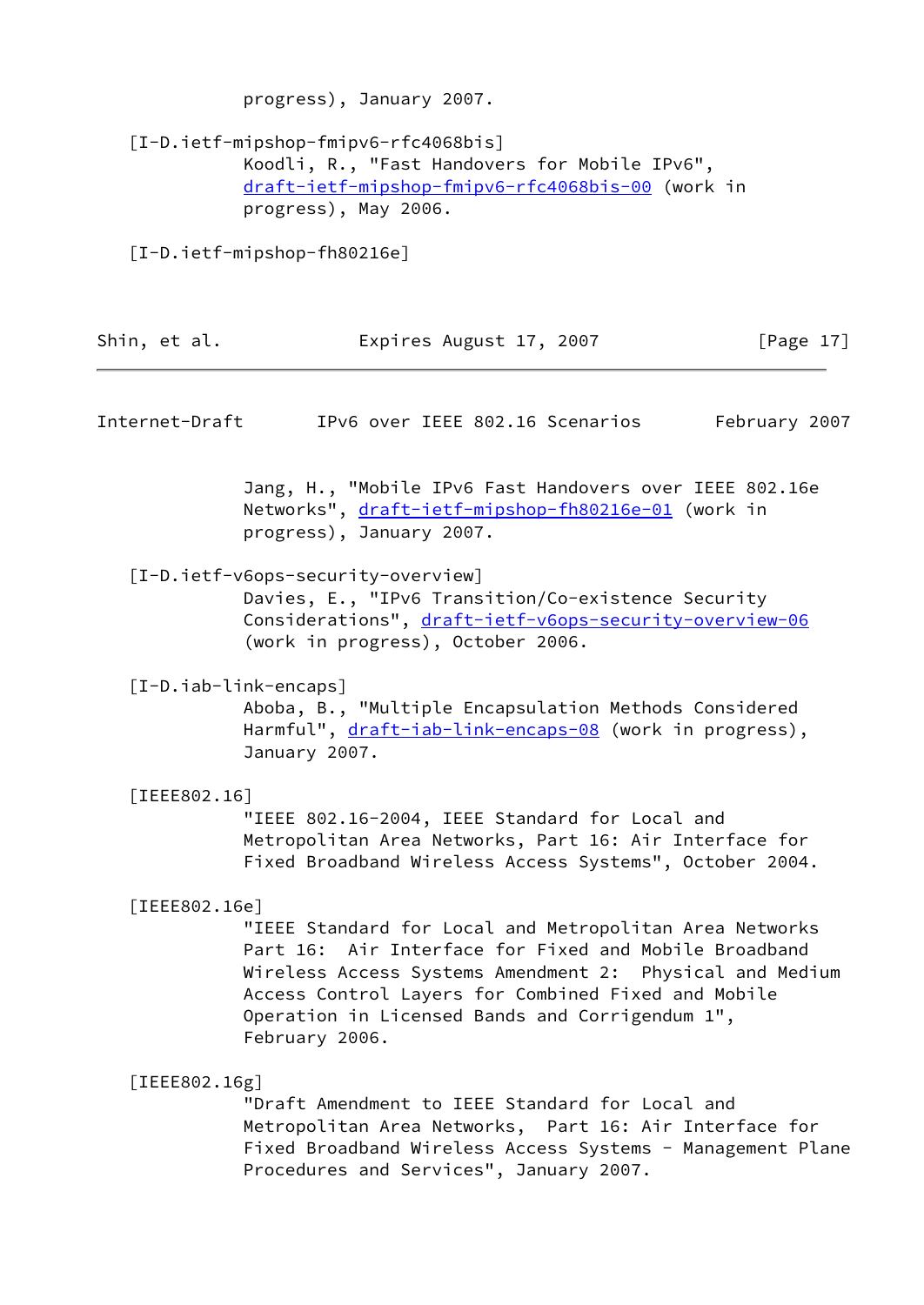# [IEEE802.16f]

 "Amendment to IEEE Standard for Local and Metropolitan Area Networks, Part 16: Air Interface for Fixed Broadband Wireless Access Systems - Management Information Base", December 2005.

<span id="page-20-0"></span>

| Shin, et al.                                              | Expires August 17, 2007                                                               | [Page 18]     |
|-----------------------------------------------------------|---------------------------------------------------------------------------------------|---------------|
|                                                           | Internet-Draft      IPv6 over IEEE 802.16 Scenarios                                   | February 2007 |
| Authors' Addresses                                        |                                                                                       |               |
| Myung-Ki Shin<br><b>ETRI</b><br>Daejeon, 305-350<br>Korea | 161 Gajeong-dong Yuseng-gu<br>Phone: +82 42 860 4847<br>Email: myungki.shin@gmail.com |               |
| Youn-Hee Han<br>KUT<br>Korea                              | Gajeon-Ri 307 Byeongcheon-Myeon<br>Cheonan-Si Chungnam Province, 330-708              |               |
|                                                           | Email: yhhan@kut.ac.kr                                                                |               |
| Sang-Eon Kim<br><b>KT</b><br>Seoul, 137-791<br>Korea      | 17 Woomyeon-dong, Seocho-gu                                                           |               |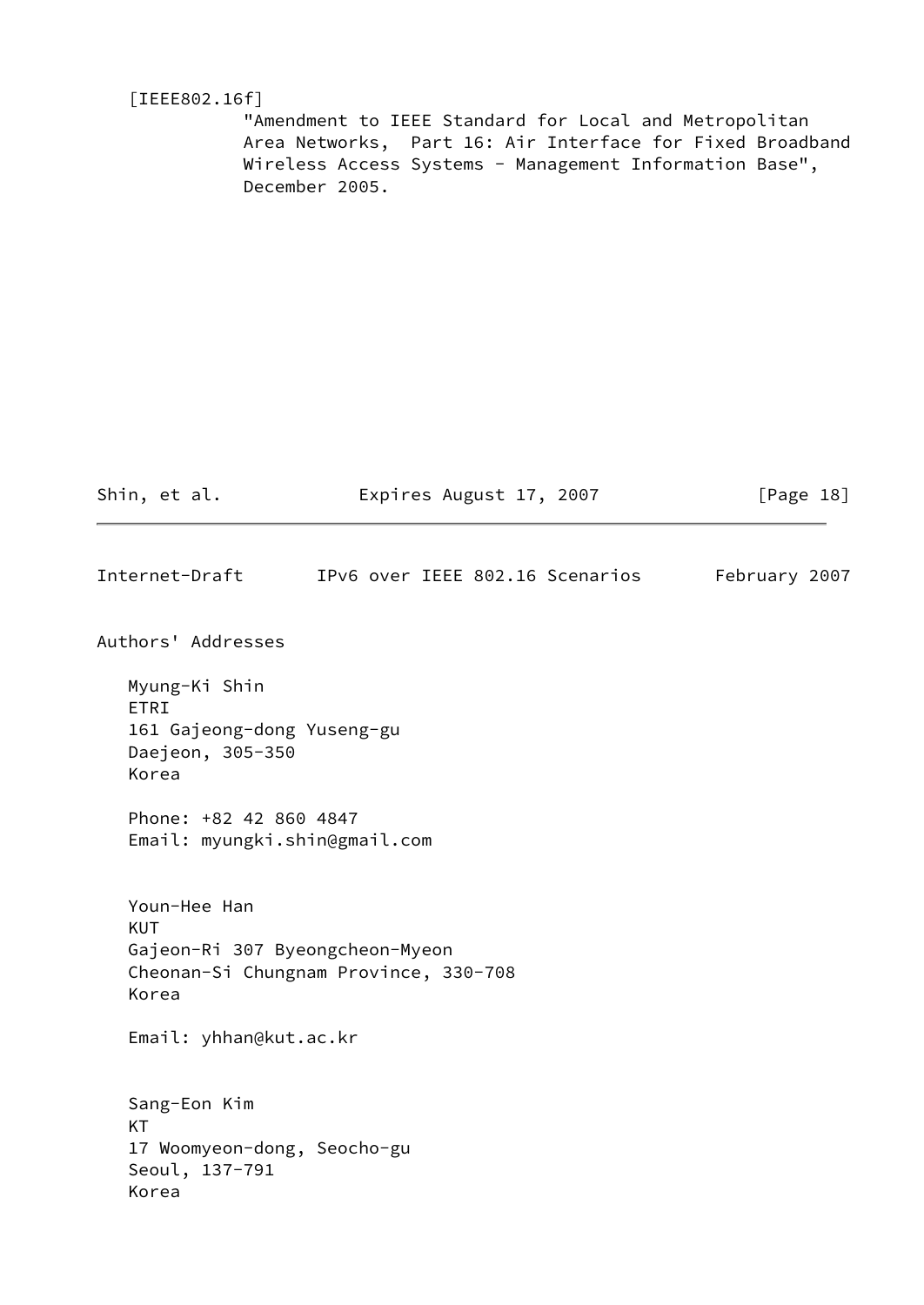Email: sekim@kt.co.kr

 Domagoj Premec Siemens Mobile Heinzelova 70a 10010 Zagreb Croatia

Email: domagoj.premec@siemens.com

Shin, et al. **Expires August 17, 2007** [Page 19]

<span id="page-21-0"></span>Internet-Draft IPv6 over IEEE 802.16 Scenarios February 2007

Full Copyright Statement

Copyright (C) The IETF Trust (2007).

 This document is subject to the rights, licenses and restrictions contained in  $\underline{BCP}$  78, and except as set forth therein, the authors retain all their rights.

 This document and the information contained herein are provided on an "AS IS" basis and THE CONTRIBUTOR, THE ORGANIZATION HE/SHE REPRESENTS OR IS SPONSORED BY (IF ANY), THE INTERNET SOCIETY, THE IETF TRUST AND THE INTERNET ENGINEERING TASK FORCE DISCLAIM ALL WARRANTIES, EXPRESS OR IMPLIED, INCLUDING BUT NOT LIMITED TO ANY WARRANTY THAT THE USE OF THE INFORMATION HEREIN WILL NOT INFRINGE ANY RIGHTS OR ANY IMPLIED WARRANTIES OF MERCHANTABILITY OR FITNESS FOR A PARTICULAR PURPOSE.

Intellectual Property